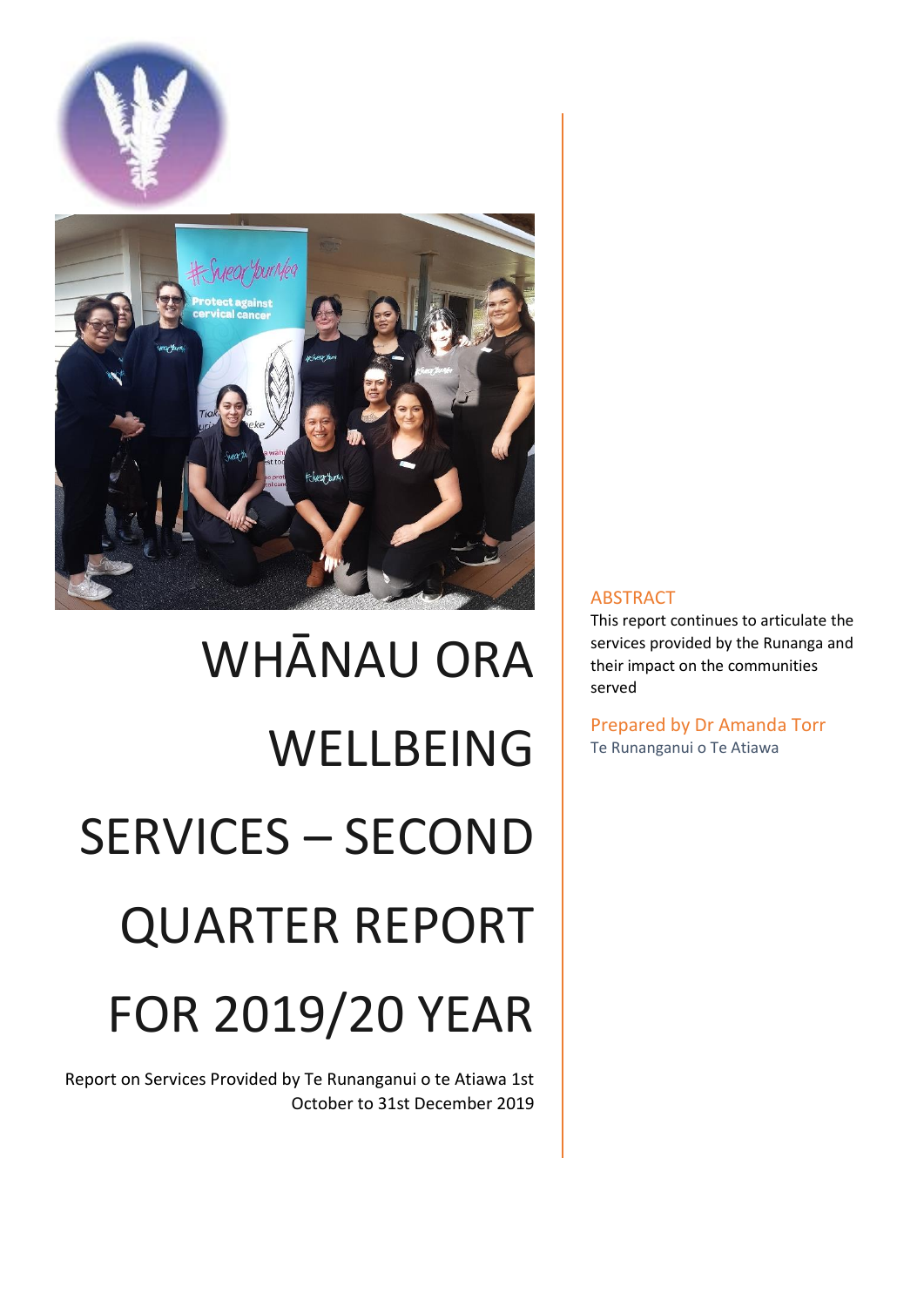# Table of Contents

|     | Second Quarter Report to the HVDHB for the period 1 <sup>st</sup> October to 31 <sup>st</sup> December 2019 2 |
|-----|---------------------------------------------------------------------------------------------------------------|
|     |                                                                                                               |
|     |                                                                                                               |
|     |                                                                                                               |
|     |                                                                                                               |
|     |                                                                                                               |
|     | Service Delivery Report for Quarter Two 1 October to 31 <sup>st</sup> December 2019 10                        |
| 1.0 |                                                                                                               |
| 1.2 |                                                                                                               |
| 2.0 |                                                                                                               |
| 3.0 |                                                                                                               |
| 4.0 |                                                                                                               |
| 5.0 |                                                                                                               |
|     |                                                                                                               |
|     |                                                                                                               |
|     |                                                                                                               |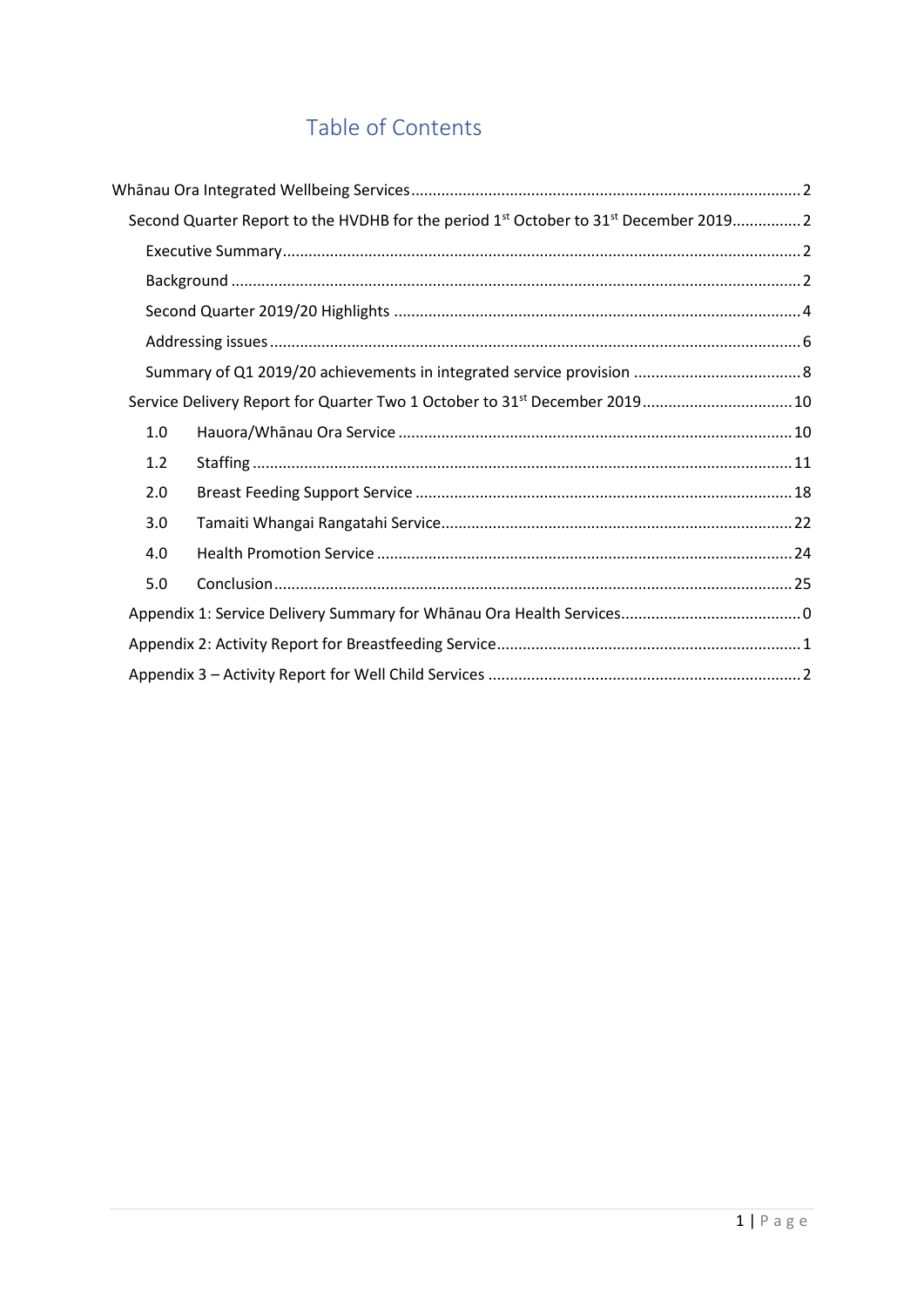# <span id="page-2-0"></span>Whānau Ora Integrated Wellbeing Services

# <span id="page-2-1"></span>Second Quarter Report to the HVDHB for the period 1<sup>st</sup> October to 31<sup>st</sup> December 2019

# <span id="page-2-2"></span>Executive Summary

This report reports on the delivery of integrated services and their impact on the communities served by the Runanga and its network in the second quarter of 2019/20. It highlights the delivery of a wide range of services that collectively address whānau and community wellbeing and the challenges we face in working in communities facing complex issues. Our services continually aim to use a holistic approach to address the health inequities that exist within the populations we serve and recognises the positive impacts of the kuapapa Māori approach we use to deliver our services.

This report highlights for this quarter which include:

- Further development of strategic partnerships
- Strategic realignment of Runanga staffing and staff development
- Building our focus on strengths-based youth and community development
- Further development of integrated delivery and reporting of services
- Continued focus on the whānau-centric model of service delivery to meet the complex health needs of our populations
- Staff development

The report also outlines the progress made in addressing the on-going challenges namely:

- Resourcing our strategic partnerships
- Resourcing for service growth
- Reporting and data integrity

## <span id="page-2-3"></span>Background

The Runanganui o te Atiawa delivers a range of integrated wellbeing services to individuals and their whānau within the Awakairangi rohe aimed at supporting whānau welfare. Our mahi responds to identified needs as well as addressing the social and economic determinants of health including promoting healthy lifestyles, healthy homes, good nutrition, financial security and supporting people to develop the resilience skills to overcome disadvantage and deprivation. This is important as it recognises the level of deprivation that exists in the Awakairangi/Wainuiomata region.

In 2018, a contract recognising the integrated nature of the services and its goal to improve the health and wellbeing of whānau, was negotiated with the Hutt Valley District Health Board (HVDHB) and was signed in September 2018.

## *Our kaupapa*

The whānau and community wellbeing model that underpins our mahi is illustrated below: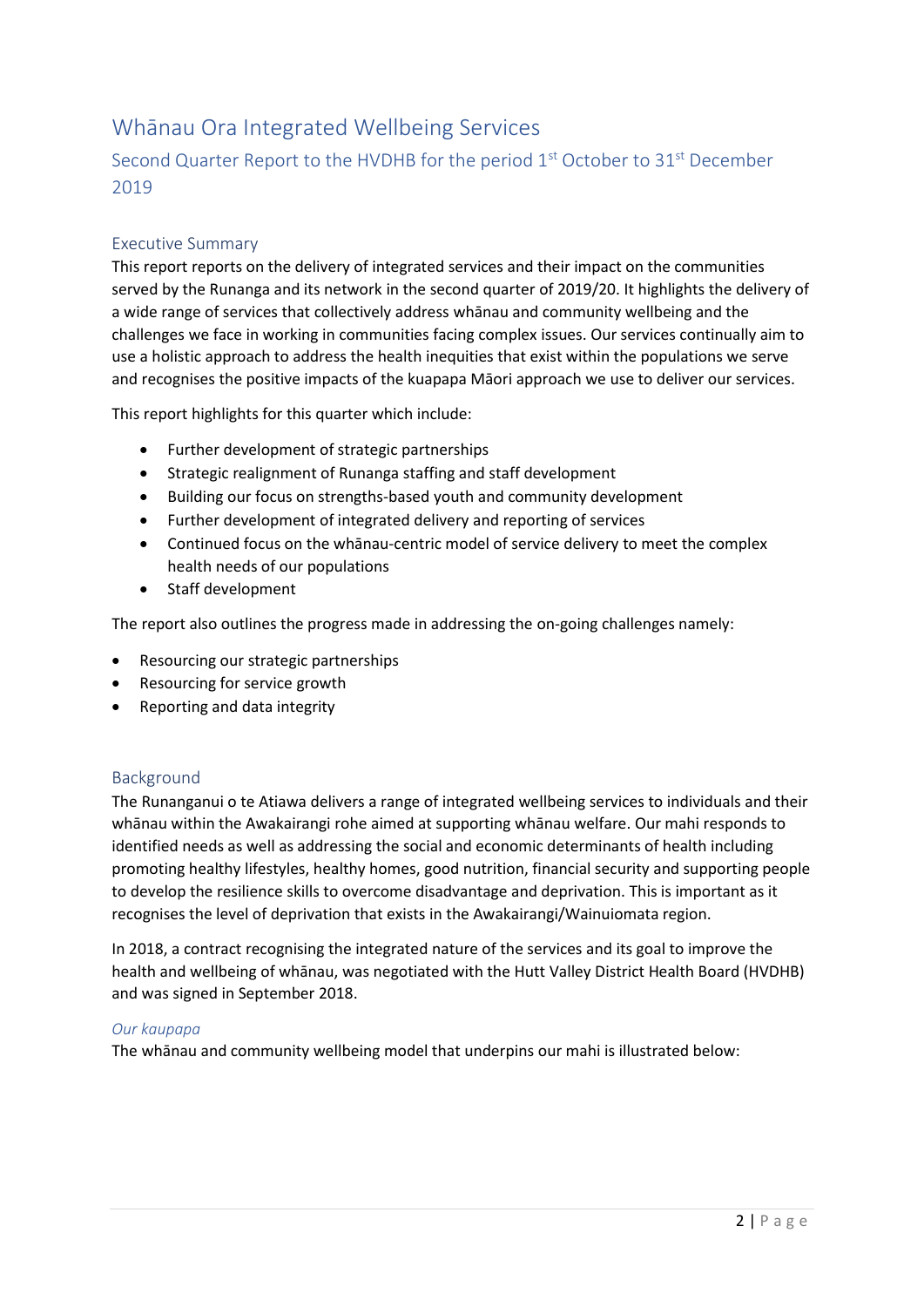

Our kaupapa embeds the following principles:

- 1. **Whānau first** the whānau is at the centre of the service that is provided and regardless of the first contact point a client may have with the service, the case manager (Kaiawhina/ Kaiarahi/Kaiarataki) will seek to identify all wellbeing issues impacting the whānau and address these.
- 2. **Holistic response** assessments and development/treatment plans aim to improve health and social outcomes for whānau and may involve other agencies in delivering an appropriate response to identified needs.
- 3. **Working together to address complex issues** complex issues often cannot be resolved with simple solutions. They require a team approach, utilising expertise from a range of sources. Building a multi-disciplinary team approach to delivering integrated services is at the core of the case management approach.
- 4. **Agility and flexibility** as the service aims to support and assist whānau wherever they may be on their journey, the services provided must be agile, flexible and responsive to need. Every response and intervention will be unique and tailored to the needs of the whānau.
- **5. Manaakitanga**  all services provided aim to build the mana of the people who are part of the process. Mutually respectful and trusting relationships are at the core of service provision, along with practices that develop resilience, cultural identity and confident social citizens.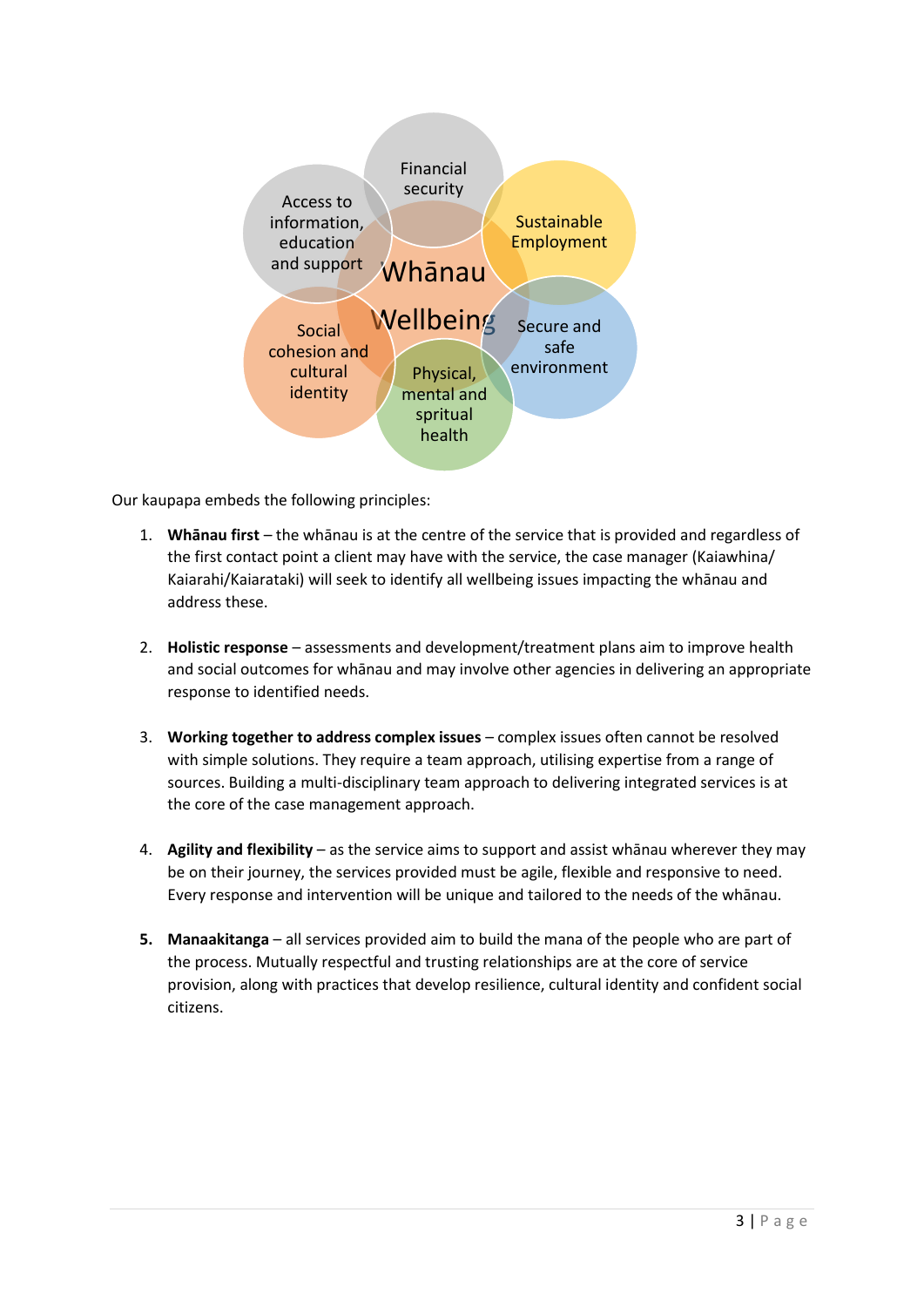**6. Moving from dependence to independence –** the goal of the services provided is to build



## This report covers the second

quarter of the second year of the DHB contract (October 1 to 31<sup>st</sup> December 2019), reports on the range of outcomes resulting from the services delivered, and performance and the progress in addressing the challenges raised in the first quarter report.

## <span id="page-4-0"></span>Second Quarter 2019/20 Highlights

#### *Strategic partnerships*

Aligned to its revised strategic plan, the Runanga is committed to building strategic partnerships with key organisations aligned to its purpose. As a result, all Board members and management have key relationships they are responsive for maintaining. These include with:

- The Hutt Valley DHB (health and wellbeing)
- Ministry of Health particularly in relation to Tamariki Ora
- Hutt City Council community and environmental sustainability
- Ministry of Social Development
- Oronga Tamariki
- NZ Police
- Ministry of Education
- Education providers including Kohanga Reo, Kura, ITPs (WelTec and Whitirea), Wananga (TWoA and TWoR), and universities (Victoria)
- Iwi in the region particularly Ngati Toa and Kahangungu
- Awakairangi PHO
- Te Māngai Pāhu
- Hutt Valley Marae Waiwhetu, Wainuiomata, Koriri Pukeatu, Orongamai, Korauanui
- Whānau Ora Commissioning Agency

We will continue to develop these relationships to fulfil our role as Treaty partners, holding our partners to account for ensuring equitable outcomes for our people.

In this quarter, one of our managers has been appointed to the review board for Tamariki Ora. We are very excited by the opportunity this presents.

#### *Structural realignment*

As part of the strategic review undertaken by the Runanga Board, there has been a review of the Board's Charter, governance policies, leadership accountabilities and roles in supporting the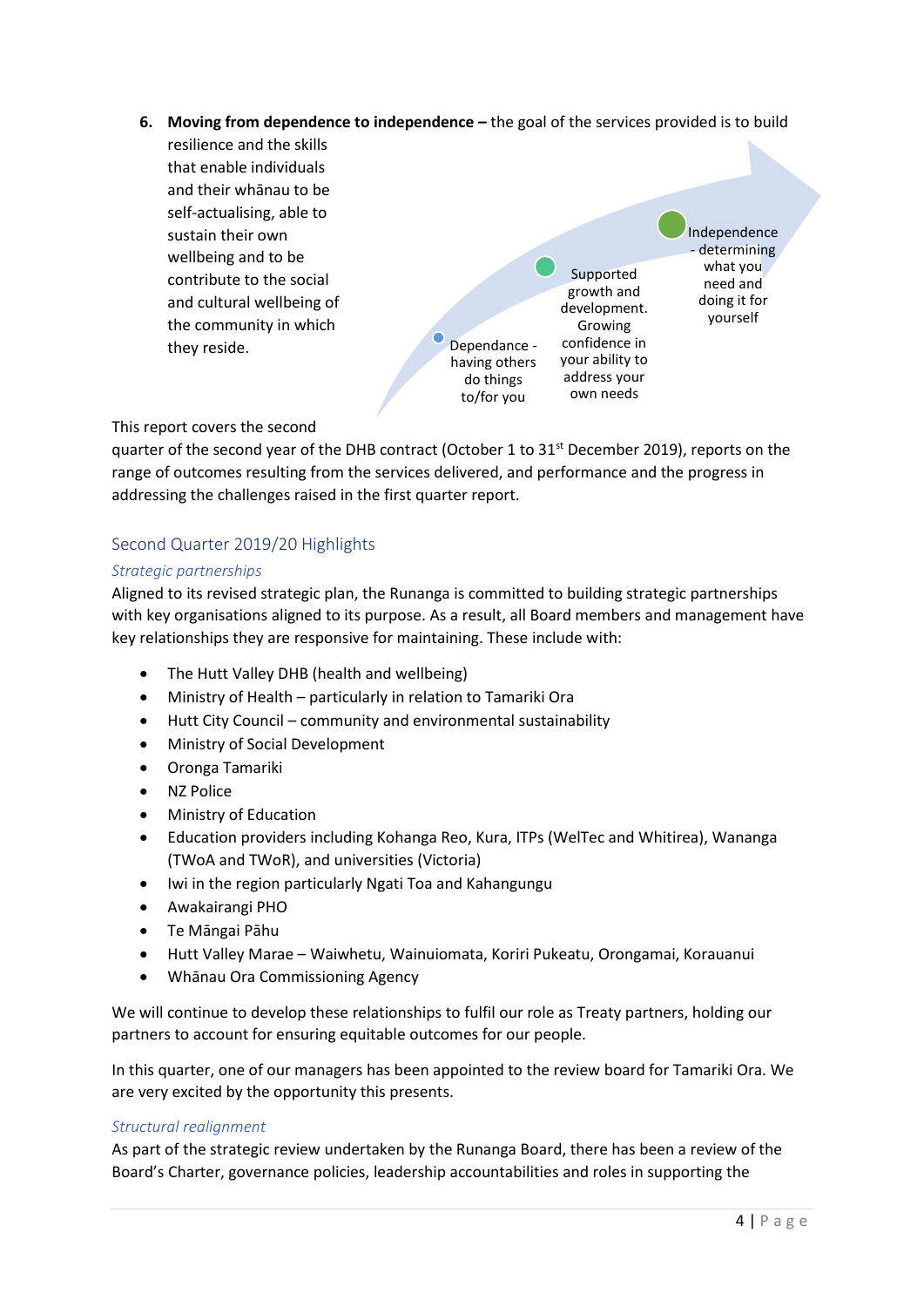strategic direction of the Runanga. This work has strengthened the leadership and provided clear direction for the organisation and its staff.

Aligned to this, the Runanga has restructured its management team to support the integrated approach to service delivery. Wirangi Luke has been appointed as CEO of the Runanga providing a clear message regarding the organisation's leadership.

## *Youth and community development*

The Hutt Valley marae continue to provide hubs for their communities and activities this quarter have included developing these hubs. Highlights have included:

- A community event to repair the roof on Orongomai Marae
- An annual kakukura event held at Orongomai Marae focus on healing kaumatua (60 Kaumatua attended)
- Community event to inform and assist whānau to develop funeral plans (Orongomai Marae)
- Providing support for families with young children safe sleep, clothing support for Core **Checks**
- Runanga Christmas breakfast to acknoeldge contribution of all staff and stakeholders
- Kaumatua Christmas lunch

Throughout this quarter, community engagement has continued to improve with community development activities being undertaken alongside the Tamariki Ora Clinics and via the Atiawa Toa FM radio. These have included: delivering Te Reo Māori classes; teaching mums waiata with associated health messages; delivering whakapapa clinics to help Māori to reconnect with their culture; and supporting regional kapa haka events. The sessions delivered alongside the Tamariki Ora delivery are being delivered in Timberlea in the first instance.

Promotion healthy lifestyles is an increasingly important component of the Runanga's kaupapa. Development of a comprehensive digital network to support this work is core to the strategy of Atiawa Toa FM which is expanding its focus to include social media, multi-media and event promotion.

Atiawa Toa has delivered a wide range of community health programmes and messages including; flu vaccinations; Smoking cessation; Breast screening; well homes; and Naenae fitness programme.

Planning for the annual Te Ra o te Raukura festival has been a focus for this quarter as this event provides a focus for engaging with communities to promote community and youth wellbeing.

## *Integrated delivery*

As previous reports have identified, the populations served by the Runanga have complex needs with many co-existing conditions. Many of the health conditions faced by our people result from poor socio-economic factors including poor housing, reliance on social welfare benefits, social isolation, poor employment opportunities, higher levels of engagement with the justice system and lower levels of education achievement.

The range of services offered by the Runanga enable us to begin to address many of the complex needs of whānau and communities using our flexible approach is based on building the trusted relationships required to address meet the needs of whānau and communities.

Whakawhānaungatanga, manaakitanga and kotahitanga are at the core of this approach enabling staff to authentically engage, build trusting relationships and address issues in an integrated manner without having to pass clients from on agency to another.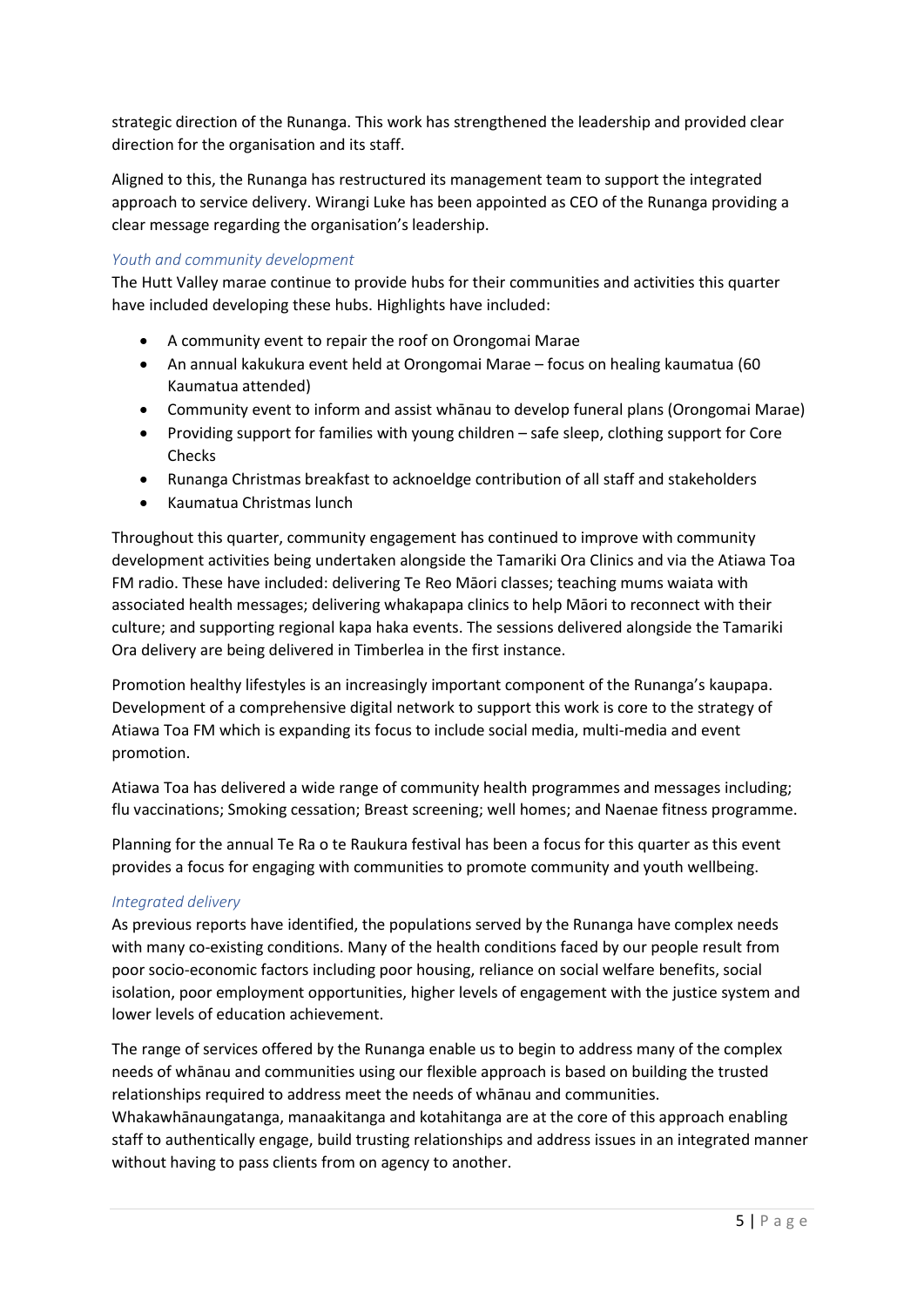The focus is on building the resilience of whānau to address their own needs (mana motuhake). We recognise that our communities are notable in the concentrations of complexity with relation to health and co-existing social issues that exist. These require time and intensive intervention to address.

Wellbeing activities undertaken this quarter include:

- Whānau living with cancer hui (October) aim to improve service access for Maori patients
- Hui on asthma maintenance and prevention (Waiwhetu Marae 23 attended including 9 tamariki. Session included best practice in use and maintenance of medihalers
- Night cervical screening clinics 2 clinics held (Orongomai)
- Promotion of Advanced Care Planning
- Whaia Ara Tika Ara Hauoro clinics held fortnightly (Orongomai)
- Tamariki Ora clinics stared at Wainuiomata Marae
- Antenatal clinics held at Orongomai Marae
- Podiatry clinics held at Orongomai Marae

#### *Staff development*

One highlight of this quarter has been the appointment of one of the managers to the Wellchild Tamariki Ora review. This is an exciting opportunity to participate in the future development of this service.

Another highlight from this quarter is the opportunity for one of our staff to be seconded to Te Puni Kokiri as part of her cadetship.

Staff development continues to be a major focus for the Runanga. In this quarter we have continued to support the majority of staff in their professional and personal development. We have recruited 3 new cadets to support the mahi – one is a kaimahi within the Hauora team and 2 are contributing to the development and use of Te Reo Maori in the Atiawa Toa digital media space. In addition to this, staff have continued with their studies towards gaining the NZ Certificate in Health and Wellbeing Level 4.

Other staff development activity undertaken this quarter is summarised below:

- Ara Whanui database training
- Te Reo courses
- Attendance at a Regional Cancer Hui run by Mid-Central DHB in October
- Presenting at the Nga Kaimahi Hui Te Araroa (East Cape) (Linda Olsen)

#### <span id="page-6-0"></span>Addressing issues

#### *Resourcing strategic partnerships*

As more government agencies, iwi groups and contracting agencies seek to work with the Runanga and its network to deliver equitable wellbeing outcomes, there is increasing pressure on staff to maintain useful partnerships.

We have sought to address this by assigning key accountabilities for relationship management with Board members an senior management staff but this is impacting on the ability of the Runanga to maintain effective management oversight. The management structure has been reviewed to ensure manageable workloads and accountabilities but there is more work to be done in this space.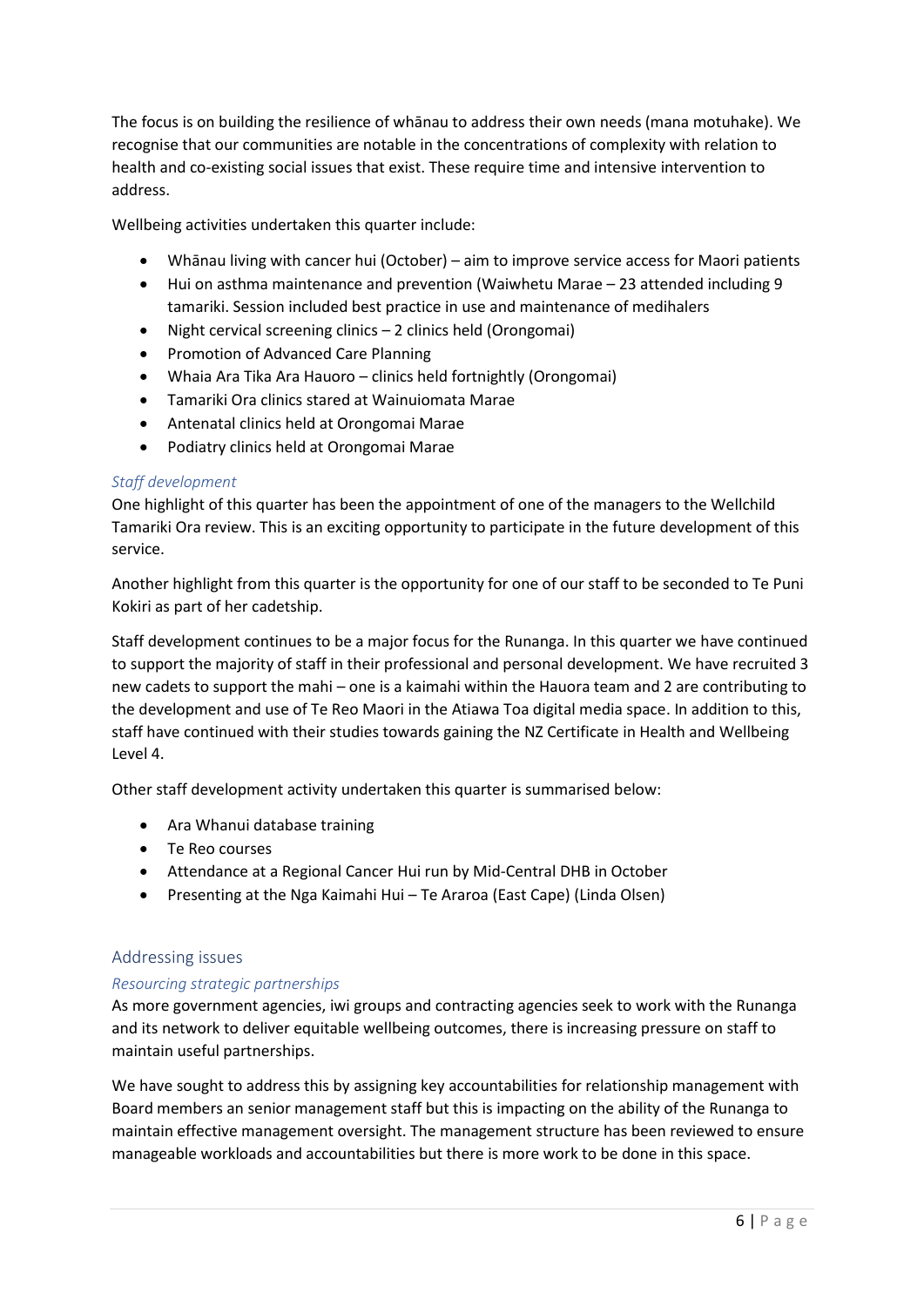#### *Resourcing for service growth*

We continue to develop our staff and provide training in the use of our reporting system Ara Whanui.

During this quarter we have continued to invest in our cadetship programme aimed at supporting rangatahi achieve their aspirations within the Runanga service framework. Three new cadets have been appointed to assist the Runanga develop is staffing capacity to meet delivery needs.

#### *Understanding and meeting complex needs*

In this quarter, the Tamariki Ora team undertook an analysis of the risk factors associated with the tamariki from whanau classed as having very high or high needs. High needs tamariki have 3 risk factors present while very high needs tamariki have more than 3 risk factors present. This research showed that of the 1321 clients analysed for this survey, 278 (21%) are classed as having high needs and 37 (3%) as having very high needs.

The most commonly reported risk factor for these clients is low income (67% of the sample) followed by mental health issues (46% of the sample), lack of essential resources (33%) and first time parents (32



%). The frequency of risk factors is shown in the graph below.

Of the 315 clients assessed as having high or very high needs, 96 had been referred to GPs and/or to Runanga services. Review of the cases indicates there are some issues with the way in which cases are classified as high or very high needs and the processes associated with referring.

To address this, the Runanga has introduced an improved system for triaging and assigning cases to be dealt with. The impact of this change will be assessed in the next quarter.

#### *Reporting and data integrity*

The Runanga continues to develop its Ara Whanui reporting system and training staff across the Marae network in its use. In this quarter we have integrated the Iwi Justice Panel and Rapu Mahi data into the reporting system to enable a wider view of services provided to whānau and to provide more effective whānau-centric service provision.

The data presented in this report reflects this on-going commitment to improving data integrity.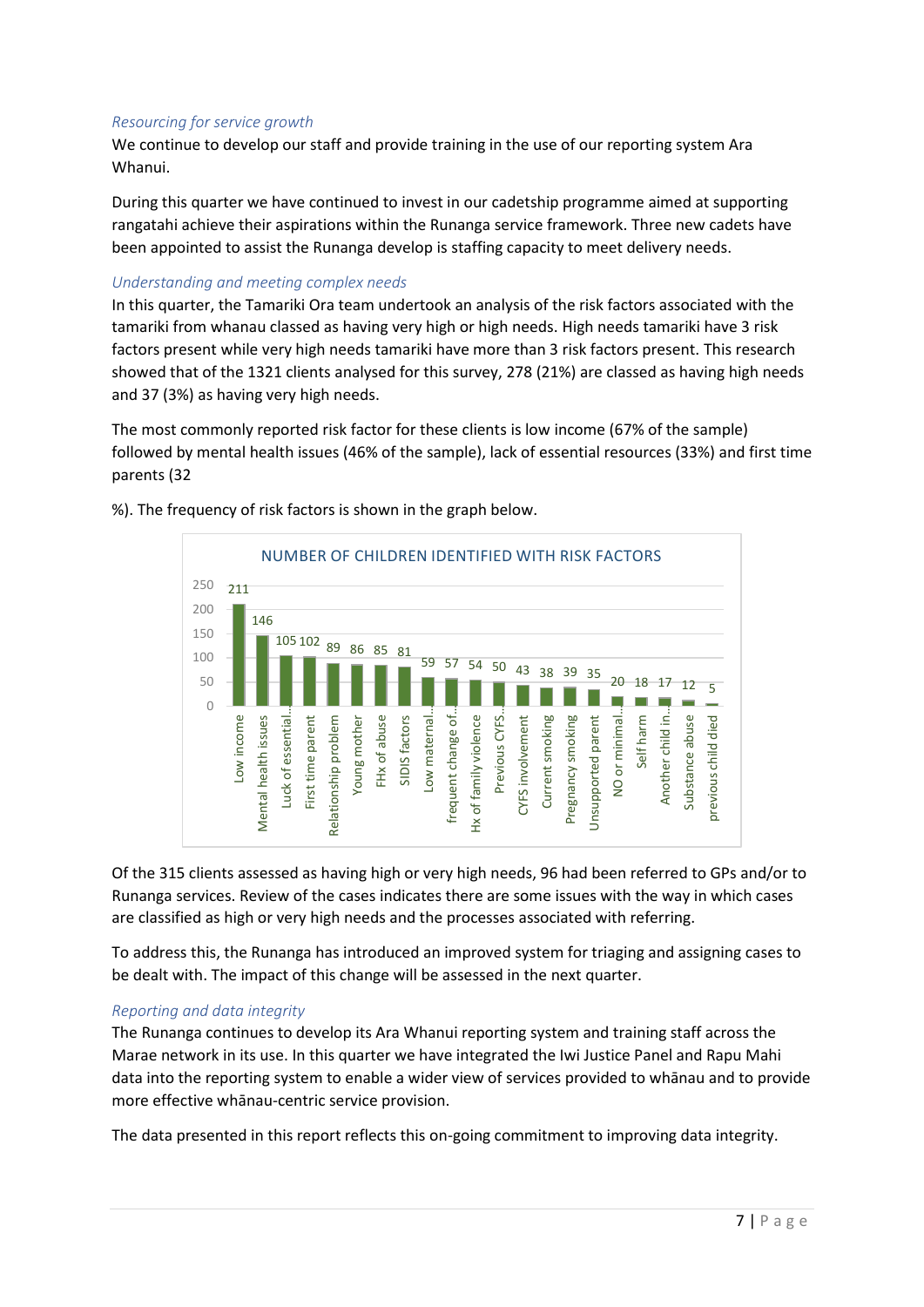# <span id="page-8-0"></span>Summary of Q2 2019/20 achievements in integrated service provision

Across all health Runanga services supporting whānau in this quarter – reported through Ara Whanui

(including Tamariki Ora, Tamaiti Whangai Iwi Panel and Rapu Mahi) – there have been 4,675 client contacts (compared with 5,402 for Q1, 3,022 for Q4, 2,910 for Q3 and 2,864 for Q2). While this reflects the impact of the Christmas holiday period, it shows a 63% increase in client contacts over the same period in 2018, reflecting the responsiveness of the

| Year         | <b>Month</b> | <b>Total</b> | %      |
|--------------|--------------|--------------|--------|
| 2019         | Sep          | 48           | 1.0%   |
|              | Oct          | 1875         | 40.1%  |
|              | Nov          | 1597         | 34.2%  |
|              | <b>Dec</b>   | 1155         | 24.7%  |
| <b>Total</b> |              | 4675         | 100.0% |

Runanga and its network in identifying and meeting whānau and community needs..

This substantial increase in client contacts results from the development of the integrated nature of service delivery and the improved reporting in Ara Whanui.



Analysis of the client base served by the Runanga shows that the majority of clients are Māori and there is a fairly even split between male and female accessing the range of services available. In this quarter we do see a small increase in the percentage of males accessing services, up to 50.6% from 49.8% last quarter.

In this quarter we also note a small increase in the percentage of Māori clients 74.7% this quarter versus 74.4% last quarter.

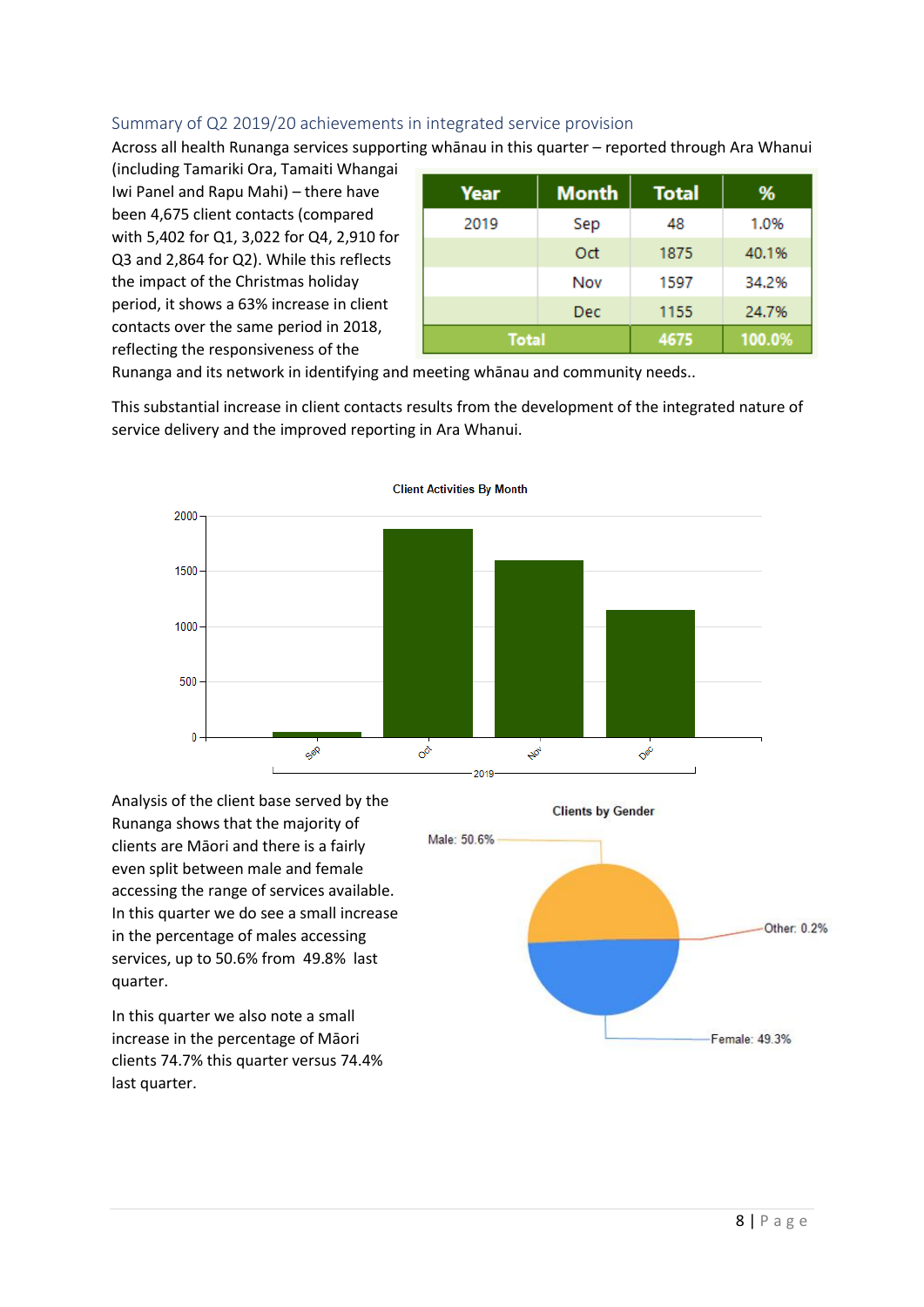

Analysing the data further we can identify which of our services are used by which cohorts.

We note that women aged 20 to 30 are the highest users of the Tamariki Ora services and women are also

the highest users of the Whānau Ora health services. Men 15 to 25 are more likely to access services through the Tamaiti Whangai education, the Rapu Mahi and iwi justice panel programmes.

#### *Well Child/Tamariki Ora*

Delivery of Tamariki Ora/Well Child services continue to track ahead of target with 2,286 client engagements recorded for the quarter down from the 2,502 reported in last quarter, again reflecting the impact of the Christmas period.



The client contacts reported for this quarter, show that there have been 80 new pepi (babies) enrolled and 7 new tamariki. There have been 73 discharges this quarter, giving a final current enrolled population of 1,038.

Of the regisitered population 74% are Māori and 3% are Pacific Islander.

Of the activities reported this quarter, 60% were classed as admistrative and 40% were core checkes (375) or additionals (464). Cancellations of appointments continue to be an issue with 325 cancelations being recorded.

| Year         | <b>Month</b> | <b>Total</b> | %      |
|--------------|--------------|--------------|--------|
| 2019         | Sep          | 25           | 1.1%   |
|              | Oct          | 922          | 40.3%  |
|              | Nov          | 753          | 32.9%  |
|              | Dec          | 586          | 25.6%  |
| <b>Total</b> |              | 2286         | 100.0% |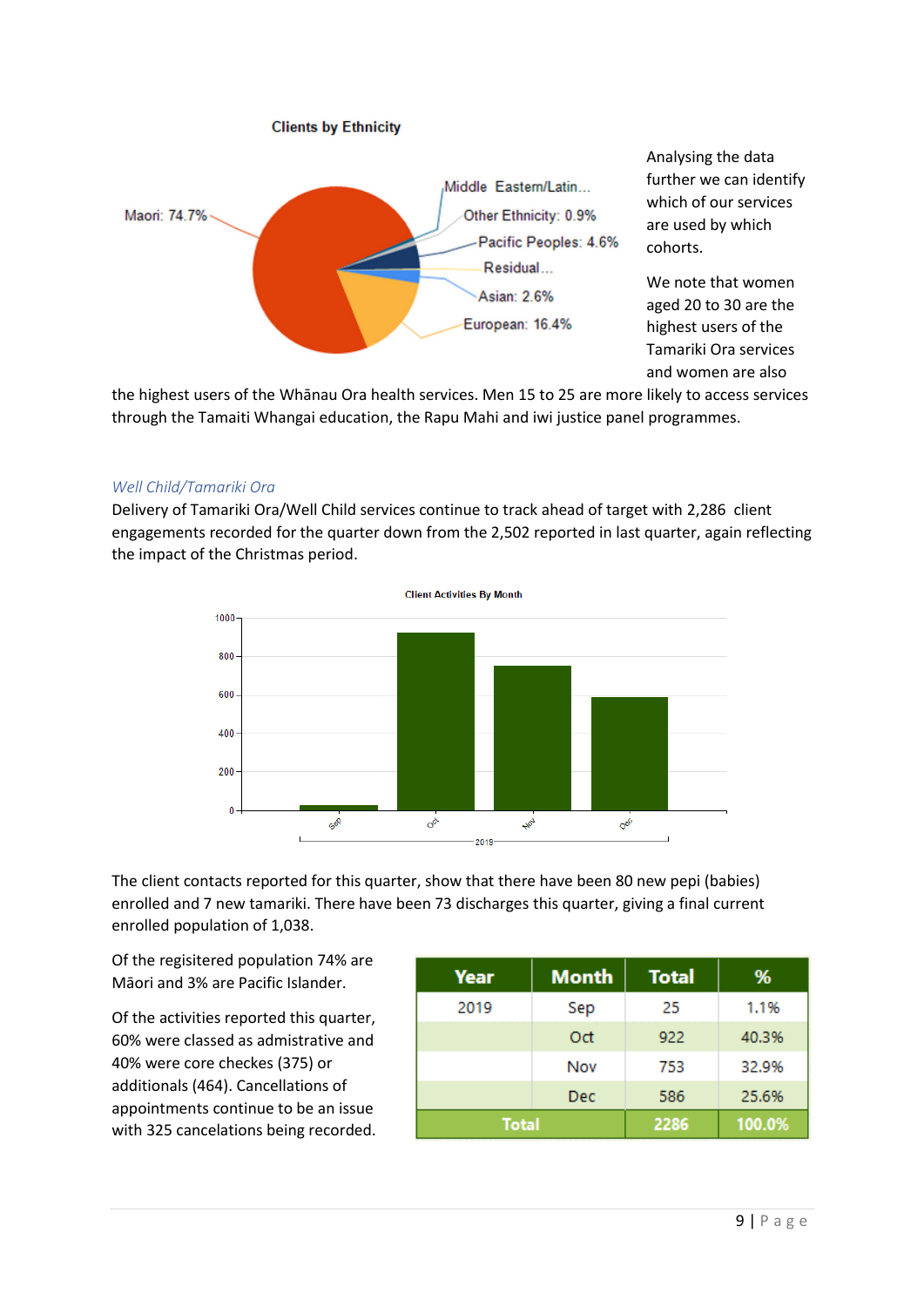# <span id="page-10-0"></span>Service Delivery Report for Quarter Two 1 October to 31<sup>st</sup> December 2019

# <span id="page-10-1"></span>1.0 Hauora/Whānau Ora Service

## *1.1 Overview*

The data recorded in Ara Whanui shows there were 32 new enrolments and 385 engagements for the quarter (compared with 575 engagements recorded for Q1, 277 for Q2, 408 for Q3, and 418 for Q4).



The majority of referrals to the service, 72%, have come from self-referral, family and friends with a further 12% coming from Tamariki Ora, 6% from the lactation service and 3% coming from the Iwi Justice Panel.

The main activities that reported as being delivered include Advocacy; Administration; Planning and Goal Setting; Transport Provision and Service Navigation. Housing and health plans represent the majority of the support provided.

| €<br><b>Activity Type</b>       | €<br><b>Total</b> | %      |
|---------------------------------|-------------------|--------|
| Administration                  | 146               | 37.9%  |
| Plan/Goal Review                | 78                | 20.3%  |
| Advocacy                        | 59                | 15.3%  |
| <b>Transport Provision</b>      | 47                | 12.2%  |
| Service Navigation              | 36                | 9.4%   |
| Assessment                      | 5                 | 1.3%   |
| Discharge Planning              | 4                 | 1.0%   |
| <b>GP Visit Support</b>         | 4                 | 1.0%   |
| <b>Health Promotion</b>         | 4                 | 1.0%   |
| Programme Attendance<br>Support | $\overline{2}$    | 0.5%   |
| Total                           | 385               | 100.0% |

There have been 34 discharges from the service this quarter giving a final enrolment for the quarter of 149. Forty-one of these are missing their NHI.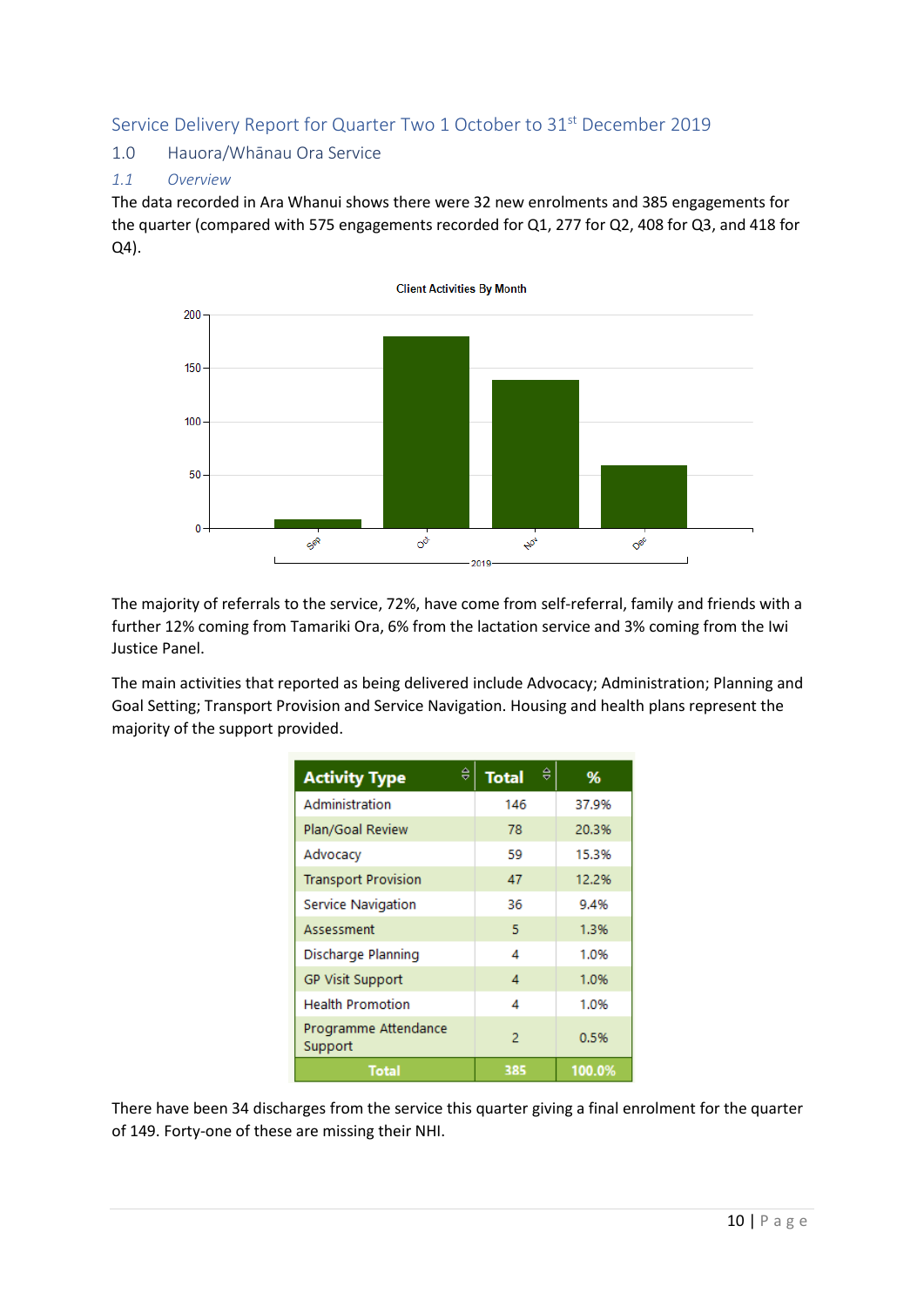Of those discharged, approximately 30% have been with the service between 6 months and a year and 18 have been with the service more than 1 year. While the majority of those being discharged had between 1 and 5 activities, 35% have had more than 5.

Ten satisfaction surveys were completed with 100% of respondents rating the service either excellent or performing well.

# <span id="page-11-0"></span>1.2 Staffing

Staffing has remained relatively stable over this quarter with all past vacancies filled and staff training continues. A new kaiarahi has been appointed by the Runanga as a cadet. She is currently undergoing training.

| Kaiarahi |  |
|----------|--|
|          |  |

| <b>Marae</b>       | <b>FTE</b> | <b>Staff Name</b>                | <b>Qualifications</b>                                                                                                                        | Training/<br>development                                                                         | <b>Comment</b>                                                           |
|--------------------|------------|----------------------------------|----------------------------------------------------------------------------------------------------------------------------------------------|--------------------------------------------------------------------------------------------------|--------------------------------------------------------------------------|
| Koraunui           | 1.0        | Charmaine<br>Peachy              | <b>Completed NZ Certificate</b><br>in Health and Wellbeing<br>L4                                                                             | • Training in RBA<br>and narrative<br>reporting                                                  | <b>Staff</b><br>professional<br>development                              |
| Waiwhetu           | 1.0        | Peggy<br>Luke-<br>Ngaheke        | National Certificate in<br>Health and Wellbeing L4<br>Bachelor of Alcohol and<br>Drug Counselling<br>Certificate in Workplace<br>Supervision | • Ara Whanui<br>training<br>• NZ Certificate in<br>Health and<br>Wellbeing L4<br>• Breastfeeding | continues to<br>be a strong<br>feature of this<br>quarter                |
|                    |            | Jasmine<br>Moeahu                | <b>Enrolled in NZ Certificate</b><br>Health and Wellbeing L4                                                                                 | education                                                                                        |                                                                          |
| Orongomai          | 1.0        | <b>Nga</b><br>Powhiri<br>Webster | Working towards a<br>degree<br>Te Korowai Aroha- Mauri<br>Ora<br>Studying NZ Certificate in<br>Health and Wellbeing L4                       |                                                                                                  |                                                                          |
| Wainuiomata        | 1.0        | Georgine<br>Tuari                | Studying NZ Certificate in<br>Health and Wellbeing L4                                                                                        |                                                                                                  |                                                                          |
| Kokiri<br>Pukeatua | 1.0        | Rebecca<br>Storey                | Studying NZ Certificate in<br>Health and Wellbeing L4                                                                                        |                                                                                                  |                                                                          |
| Runanga            | 1.0        | Ester<br>Lambert                 | <b>NCEA</b>                                                                                                                                  | Cadet in training<br>NZ Certificate in<br>Health and<br>Wellbeing L4                             | Ester is a new<br>cadet and is<br>undergoing a<br>workplace<br>cadetship |

#### *Kaiarataki*

| Location | <b>FTE</b> | <b>Staff</b>   | <b>Qualifications</b>                                                                          | Training/                                                             | <b>Comment</b>                              |
|----------|------------|----------------|------------------------------------------------------------------------------------------------|-----------------------------------------------------------------------|---------------------------------------------|
|          |            | <b>Name</b>    |                                                                                                | development                                                           |                                             |
| Waiwhetu | 2.5        | Lisa<br>Temple | <b>Bachelor of Bi-Cultural</b><br>Social Work<br><b>Annual Practicing</b><br>Certificate (APC) | Professional<br>supervision in place.<br>Fortnightly sessions<br>held | Additional<br>specialist<br>support will be |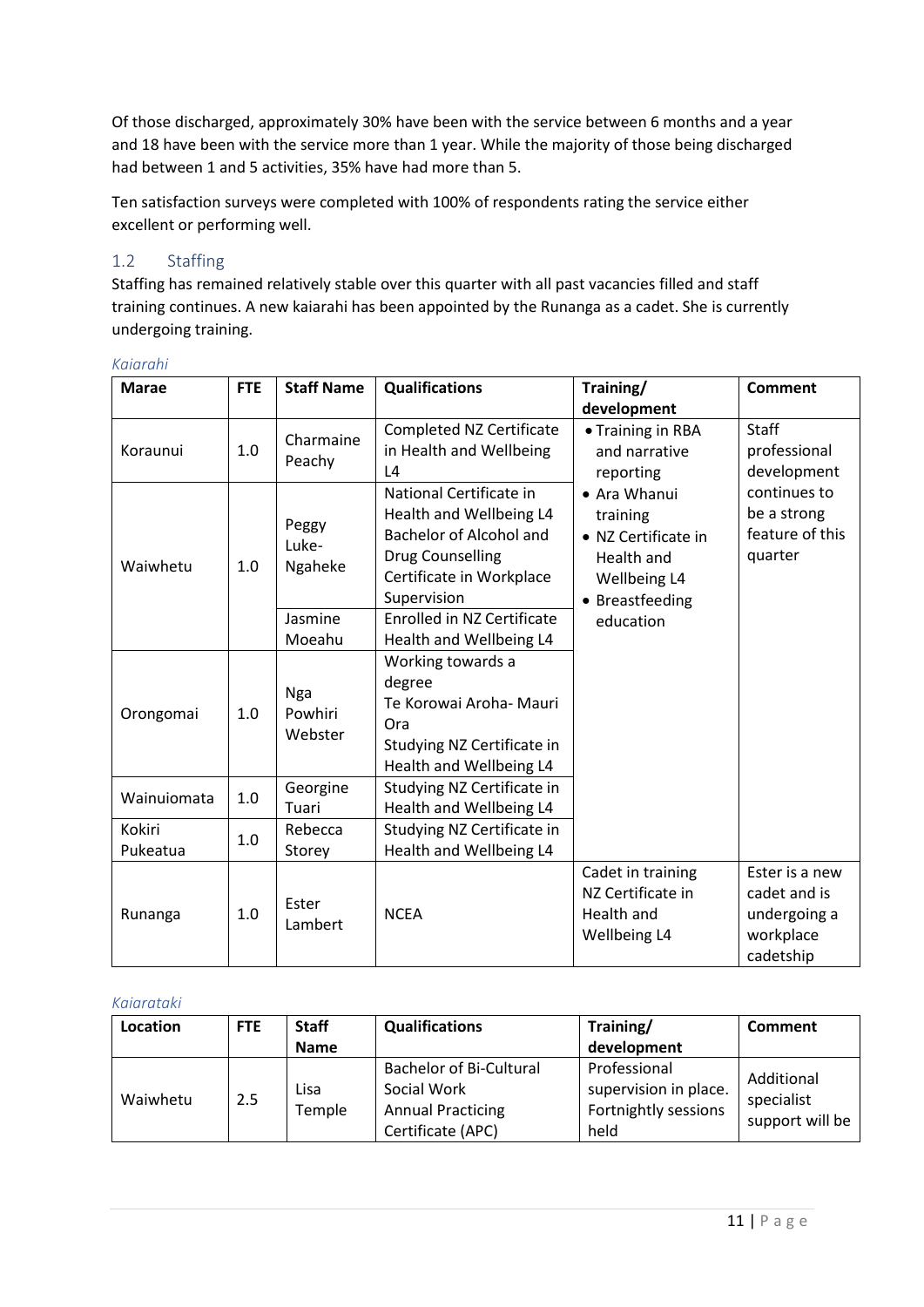|               | Member of Aotearoa NZ        |                          | contracted in |
|---------------|------------------------------|--------------------------|---------------|
|               | <b>Association of Social</b> |                          | as required.  |
|               | Workers                      |                          |               |
| <b>Beth</b>   | <b>Plunket Nurse</b>         | Ara Whanui               |               |
| Moroney       | Well Child Training          | Computer skills          |               |
| <b>Dallas</b> | National Certificate in      | Use of Ara Whanui        |               |
| Ratu          | Health                       | and training others      |               |
|               |                              | in its use               |               |
|               | GP                           | <b>GP CPD activities</b> |               |
| Dr Larisa     |                              | Consultations with       |               |
| Koning        |                              | paediatricians           |               |

## *1.3 Service delivery*

All 5 Marae delivering health and social services, report a total of 385 client contacts this quarter. The service breakdown shows the spread of referrals from across the Marae network. This reflects on-going improvements in reporting and the integration of the marae network.





Other services delivered this quarter include:

- **Advocacy** 
	- o Advocating for whānau with MSD/WINZ
	- o Advocating for clients with doctors/specialist/other health providers
	- o Advocating for clients to gain access to medical services
	- o Advocating for clients with police
	- o Advocating for emergency housing
- Community wellbeing
	- o Home visits (Kaumatua support & home help)
	- o Kaibosh (food relief)
	- o Kainga Ora Government housing initiative
	- o Weekly Te Ao Māori classes to enhance personal growth and development
	- o Kapa hake training
	- o Tai Chi sessions
	- o End of life planning
- **Transport**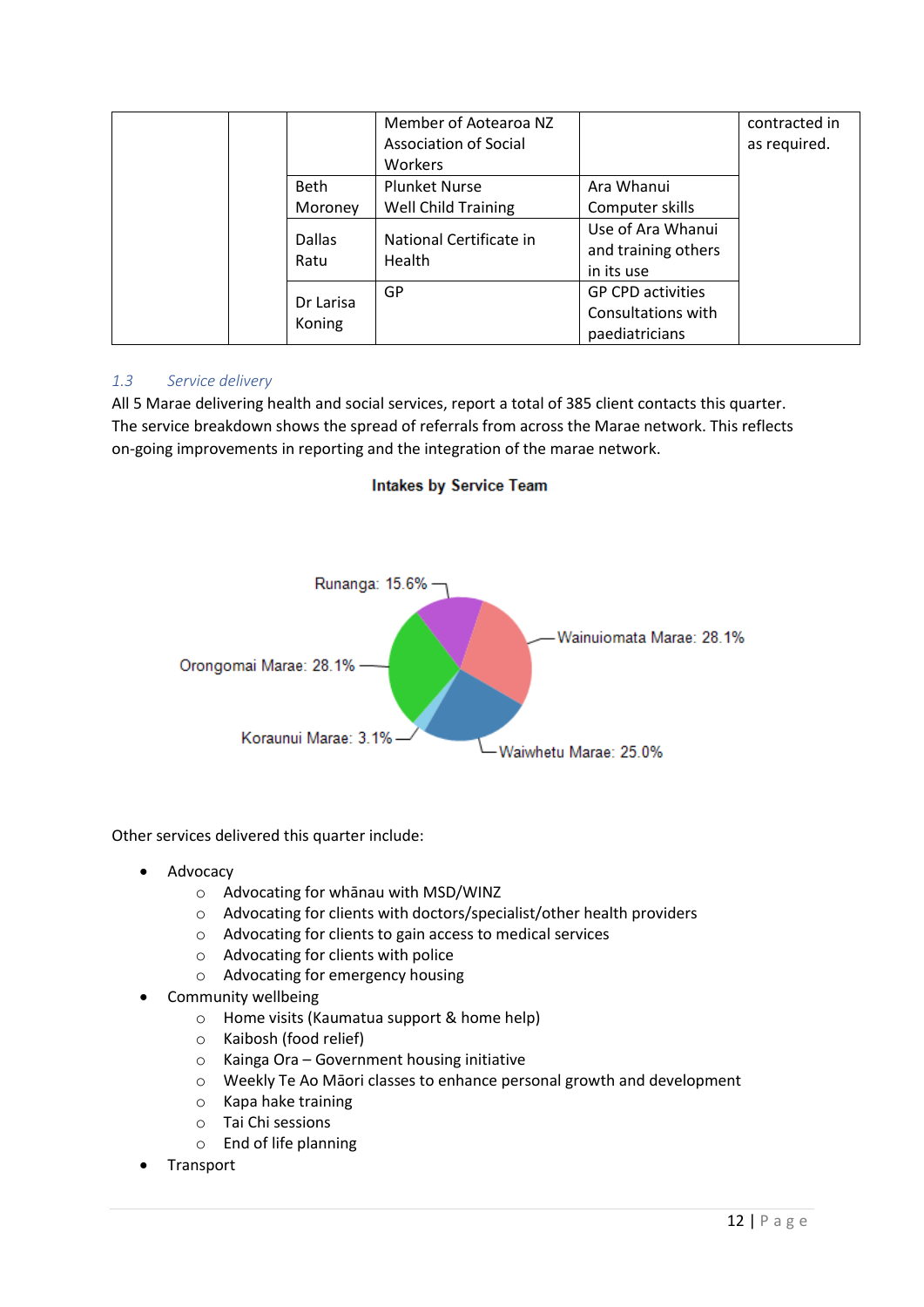- o Transport provision (doctors, specialists, airport, blood clinic, marae programmes & local events)
- o Transport for clients to attend Hearing clinics
- o Transport and advocate clients to doctors, specialists and Tamariki Ora services
- o Kaumatua assistance with food shopping
- Whānau Hauora
	- o Facilitate whānau hui, conduct assessments, whānau ora plans & advance care plans
	- o Kaumatua exercise sessions
- Hauora
	- o Kaumatua support (all)
	- o Mental health and counseling support
	- o Cultural supervision kaupapa Māori strengths based approach to enhance personal growth and development for Marae staff (Orongomai)
	- o Whaia Ara Tika Ara Hauora Wellbeing clinic (Orongomai)
	- o Rongoa and mirimiri clinics (Waiwhetu)

## *1.3 Key relationships and linkages*

Clients continue to be referred to Kaiarahi from the police, Te Pae Oranga – the iwi justice panel, Tamariki Ora staff, medical centre staff, other service providers, midwives, DHB services, Marae staff and their community contacts. Referrals and integrated service support also continues with other agencies including DHB Community Midwife Services, kohanga reo, kura, secondary schools and tertiary education providers.

Referrals for further support for clients include:

- Health
	- o Hutt Hospital medical ward
	- o HVDHB Specialist Services
	- o Hutt Maternity
	- o Hutt Valley GPs
	- o Waiwhetu Medical Centre
	- o HVDHB: Māori Health Unit
	- o UH Community Mental Health
	- $\circ$  Cervical Screening cervical smear clinic
	- o Tamariki Ora
	- o Ora Tika Rongoa
	- o Te Omanga Hospice
	- o Hutt pharmacies
	- o Hutt Valley Breastfeeding Networks
	- o Upper Hutt Foot Clinic
	- o Life Unlimited
	- Social Services
		- o WINZ
		- o MSD
		- o E Tu Wahanau
		- o Te Hikoitanga
		- o Marae Social Services
		- o Ascot Park dementia care
		- o ETER transport provision
		- o Work Bridge
		- o Womens Refuge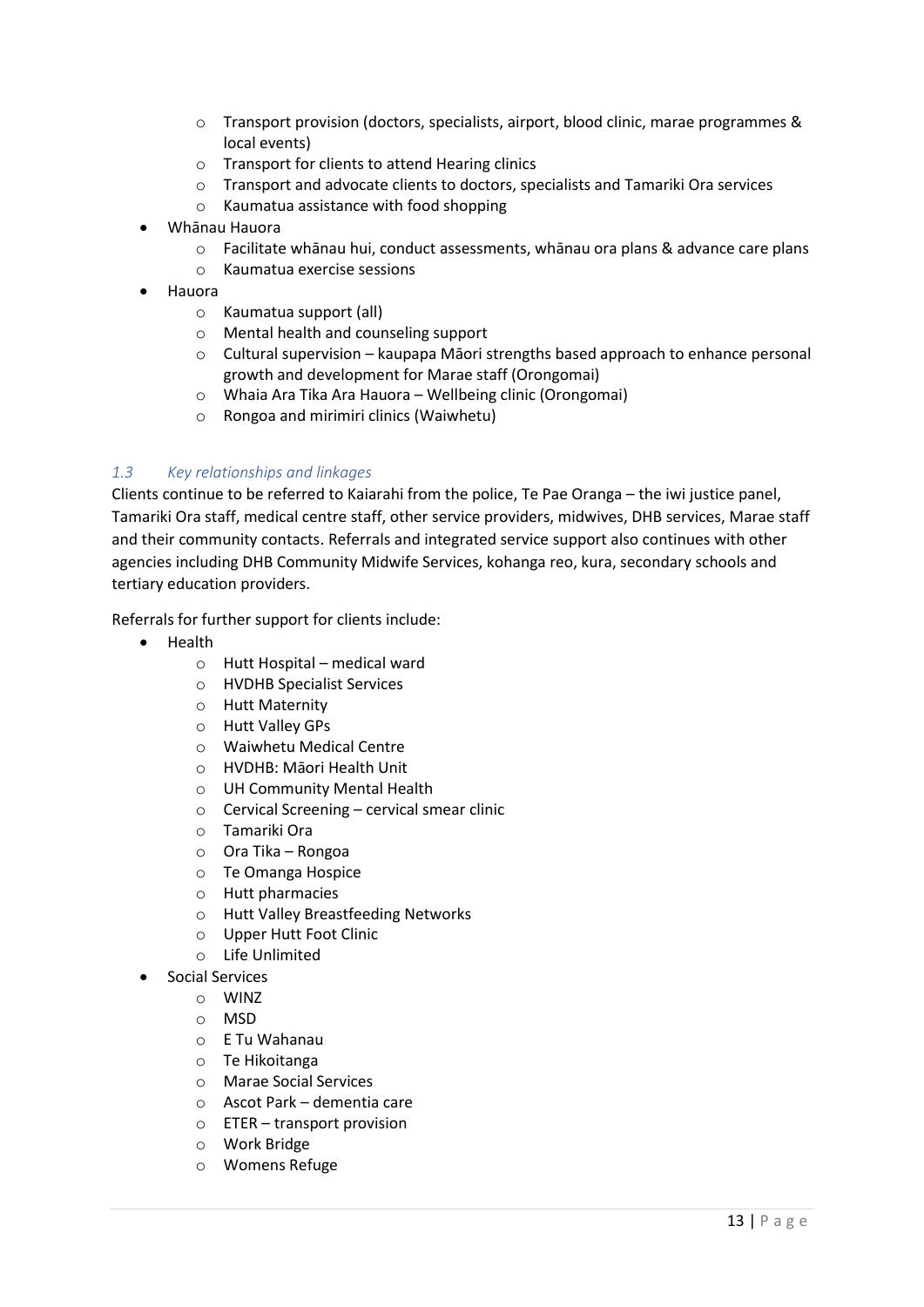- Legal support
	- o Just Law
	- o Community Law
- Housing support
	- o EECA and Wellhomes
	- o ACCESS
	- o Trust House
	- o HNZ
	- o Salvation Army
	- o Tuatahi Housing
	- o Kahangungu Housing Services
- **Budgeting** 
	- o Whānau Family Support Service Trust
- Counseling support
	- o Marae Social Services
	- o Orongomai Social Services
	- o Te Awakairangi Health Network
- Marae services
	- o Kokiri Health and Social Services
	- o Wainuiomata Marae Health clinic
	- o Koraunui Marae bicultural supervision
	- o Orongomai
- Parenting support
	- o Family Works parenting support
	- o Hutt Maternity
- Employment support
- o Corrections
	- o Workbridge
- Police

## *1.4 Challenges*

Some challenges the Kaiarahi and Kaiarataki are encountering include:

- The complexity of issues clients face, for example, a single client may be dealing with complex health issues at the same time as dealing with past traumas, alcohol and drug issues, mental health, loss of connection due incarceration, financial and housing difficulties, and removal of children by Oranga Tamariki.
- Difficulties in connecting with GP and/or specialist services in a timely manner. Often there are long waiting times which create further issues as often illnesses are well progressed before they present for treatment. Encouraging people to engage with the health system regularly rather than waiting until the illness is severe is a key issue.
- Gaining access to GP care. Health Centres in Wainuiomata have closed their books making it difficult for whānau to access care.
- Providing the support for whānau when a key whānau member must go to hospital for surgery, is imprisoned or where whānau are not eligible for community care. This puts a great deal of pressure on the community and Marae services to fill the gaps.
- Social isolation and disconnection from whānau.
- Lack of empathy and/or understanding of te Ao Māori from GPs.
- Lack of resilience skills making it difficult for clients to complete care and development plans.
- The difficulties for many whānau to trust in and navigate around the health system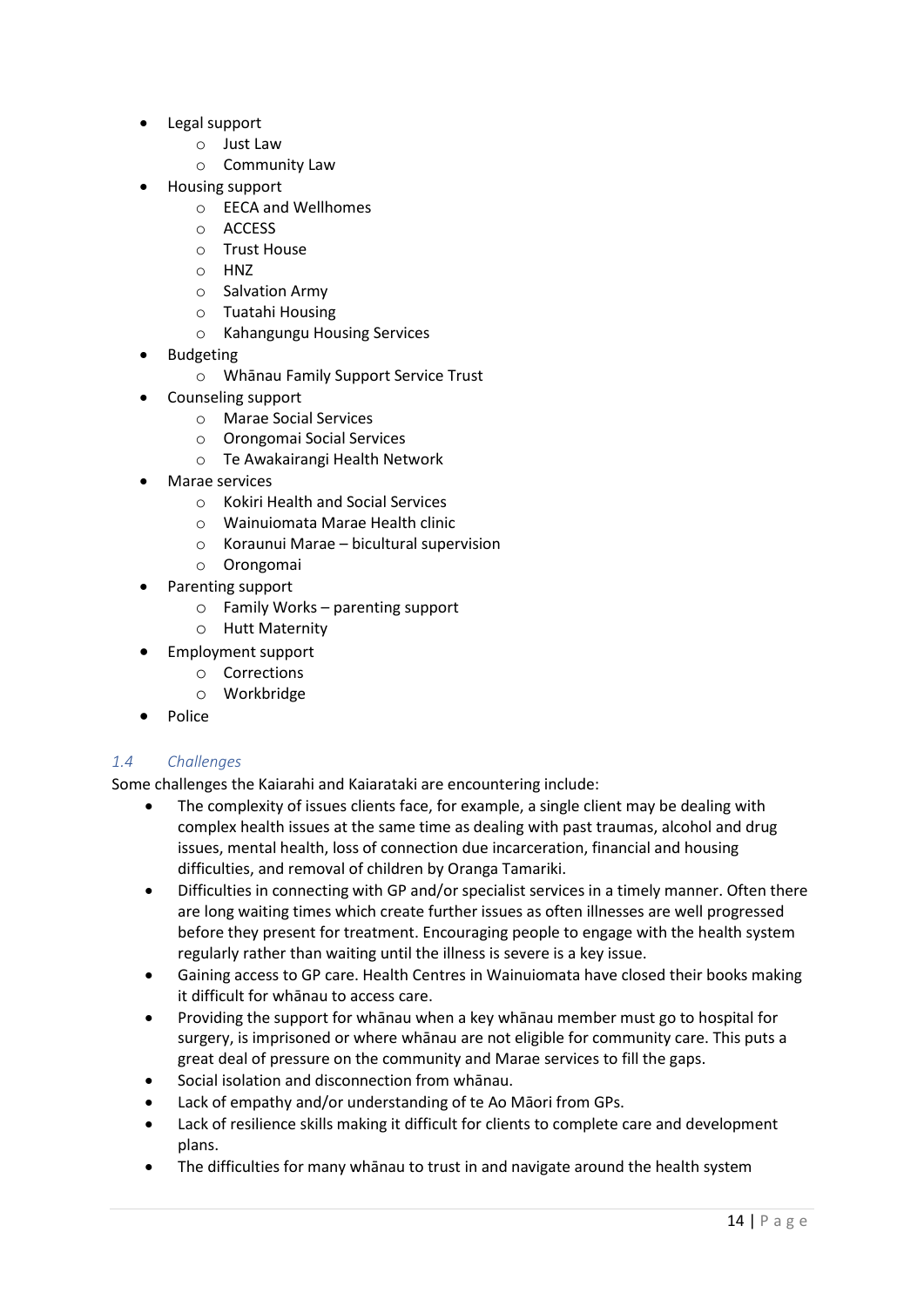• The important role of whānau and community in ensuring positive wellbeing

# *1.5 Client feedback*

Satisfaction surveys have been completed by 10 clients this quarter. Of these 6 (60%) rated the service as excellent and 4 (40%) rated it as meeting all needs. This continues to reflect the value of the service and is a very positive result.

## *1.6 Case studies – Whānau Journeys*

The following cases illustrate the range of issues we deal with, the complexities that underpin these cases and the way we work together and with other agencies to effect positive outcomes.

#### *Case 1*

A client came in to Waiwhetu Marae to update her health plan with us. She wanted to stop smoking. Referral to Kokiri Seaview re the clients request to stop smoking. Client also had a history of successive ear infections on a regular basis. When seen was already on antibiotics. Her mood was low and after speaking with her, it transpired that she was feeling anxious about being stalked by her ex-partner and felt that she needed counselling. Again, a referral was made to a counsellor for her to be able to talk through her issues.

An appointment was also made to see her GP to ensure her ear infection was clearing. Whilst attending her GP visit, she was sent for an X-ray of her chest. The results were sent to her GP and another visit revealed that she needed to be seen by an oncologist just to clear away suspected cancer of the lymph nodes. She met her counsellor but did not attend her stop smoking session as she continued to smoke, and in her words "she was scared she could have cancer". She saw the oncologist who confirmed that she did not have cancer but advised her to stop smoking and a change of diet was prescribed.

The client reports that counselling sessions have assisted her to deal with her anxieties and put in motion a plan to deal with issues as they arise. She has modified her diet and is walking each day and looking to include swimming in her daily regime. She has stopped smoking of her own accord now for five weeks and reports that her taste buds are enabling her to really appreciate the taste of the food. Her asthma, ears and general condition have improved.

She reports she is sleeping better and in the back of her mind is constantly remembering the scare she experienced. She attended the cancer hui at the Marae and found the information and the speakers inspiring. Presently she is happy to proceed with her plan and will review again before the Christmas break. Her mood is good and she is happy. Lastly, she advises that she has two more counselling sessions to attend and is grateful for being able to see a counsellor.

#### *Case 2*

Koraunui have been working alongside a sixty-year-old Māori woman who has been struggling to deal with the loss of her husband. He has been gone for a year now, and during her grieving process, there were times when she found herself in a very dark place of depression and anxiety.

Koraunui Marae put a plan in place with her which included:

- Support/advocacy to appointments,
- Work and Income assistance,
- Doctor regular visits,
- Depression Counselling and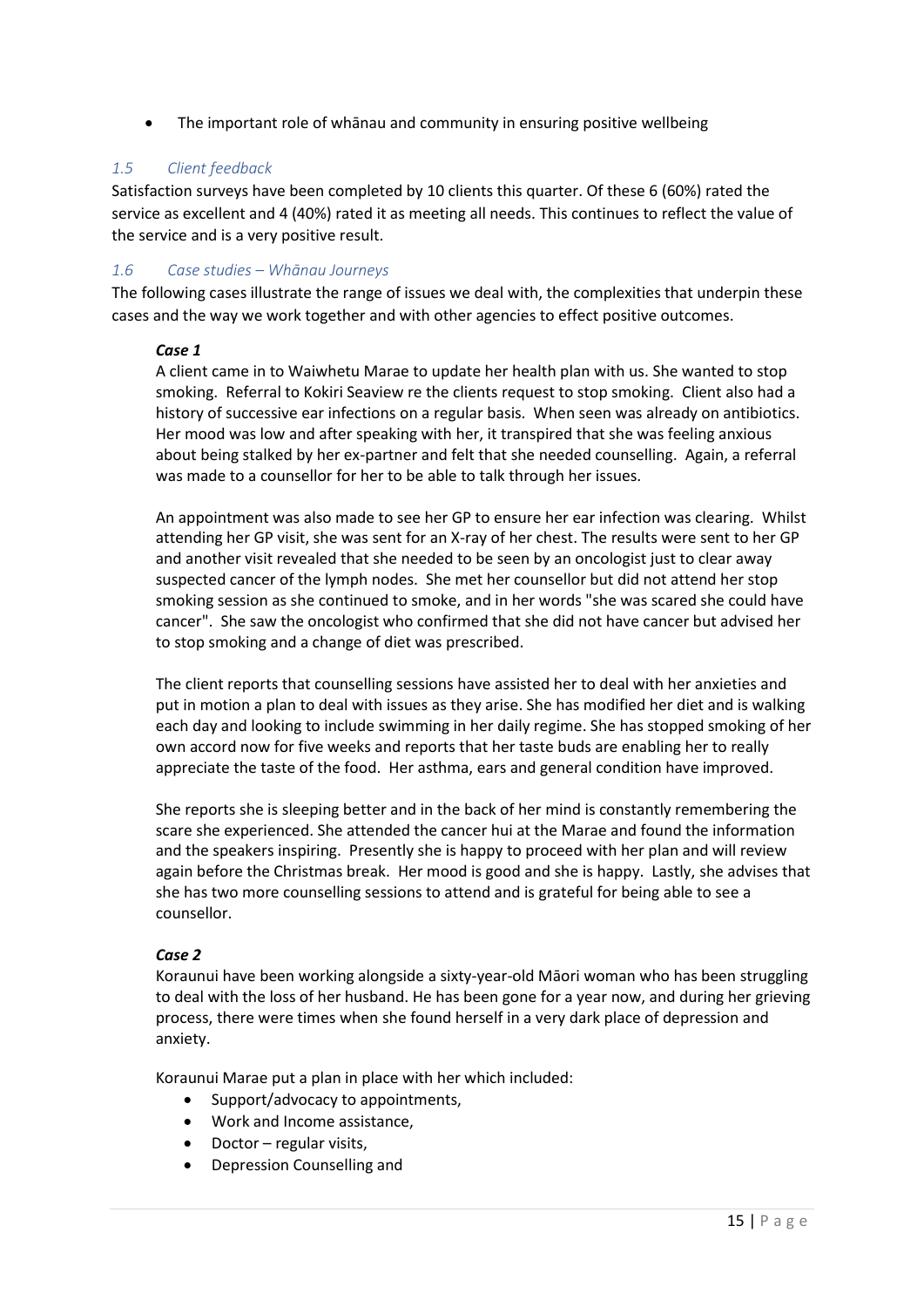• Budgeting advice.

#### *Case 3*

A 52-year-old woman is undergoing treatment for breast cancer. She is a solo mother and has 3 adult children and 2 teenage children living with her. She also has a 1-year old granddaughter.

She was under threat of losing her Housing NZ home and a meeting was co-ordinated between the Housing NZ team, the Marae and the whānau. A plan was agreed to, and this is now a work-in-progress.

## *Case 4*

A mother presented to us with concerns many months ago around her child's behaviour; both at home and at school. The child found it very hard to sit still and to concentrate and complete his allocated work. He had so much energy and didn't know what to do with it. A referral was made and a diagnosis came back indicating ADHD - mum had many emotions hearing this news.

Mum was offered medication to help child however she was on the fence about the side effects (low appetite, lack of sleep etc.) as well as how this would change her son. After many conversations with Marae staff, family and friends, she decided to trial the medication to see if it made a difference.

She has now noticed a big change in his behaviour - he has been able to concentrate in the classroom – the child has said that he doesn't have so many fights and his legs don't feel so jumpy in class. Mum said she really notices a difference at home also as he no longer has altercations with his siblings. He's more relaxed and settled however she has definitely noticed his appetite has reduced and he finds it quite difficult to fall asleep at night.

Overall mum is happy with the decision to start these pills and he will be reviewed on a monthly basis.

## *Case 5*

B are young parents who have moved from Tauranga to Lower Hutt and attending the Tamariki Ora clinic at Waiwhetu. WINZ had cut dad's benefit because he failed to attend an appointment in Tauranga, even though dad had stated he had now moved to Lower Hutt and wanted the appointment there.

Their only car needed new brakes, tires etc. and he did not have any extra cash to buy train/bus ticket to get to Wellington for work. This dad was referred to Rapu Mahi to help get his licence, and to Whānau Direct to help pay for the car to get fixed. The Runanga staff also delivered kaibosh, and provided additional Kaiawhina visits to ensure the whānau were managing ok. The whānau did not have GP so Tamariki Ora staff assisted whānau to enrol pepi as a casual patient at the Waiwhetu Medical Centre, and is able to see the Tamariki Ora Dr.

The Kaiawhina assessed the one bedroom flat where they were living, it was cold and dark, mum, dad and pepi were sleeping in the living room together as this was the warmest room. Pepi (3 months) often had colds and runny nose and was constantly presenting to the GP. The Kaiawhina referred the whānau to Healthy Homes to assess heating, curtains etc.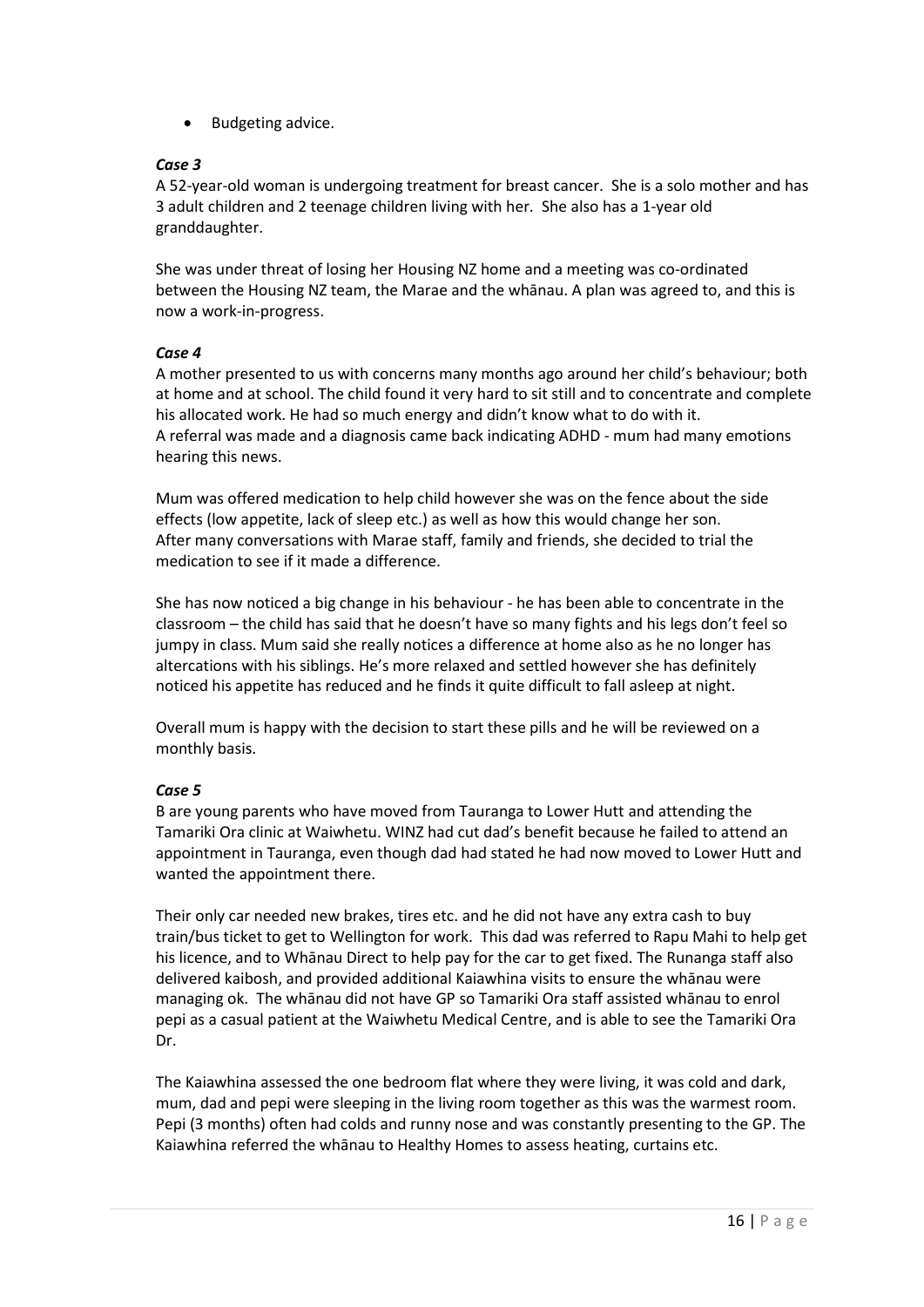The TO nurse is completing core check and additional visits to ensure pepi remains well and to prevent worse health issues and hospitalisation. Staff are doing home visits and providing transportation as the whānau do not have a vehicle to access services. This case is ongoing. No outcome yet with dad. This is being followed up. Kaiawhina and nurse continue to support this whānau.

## *Case 6*

S is a Māori Female, aged 26 yrs. She came to the Runanga from a high deprivation area, and the family is on a benefit. S has 2 young boys who are in care. She is couch surfing with no permanent home as she has been in hiding from her partner, who is now in prison.

On entry into the service S completed a whakatipu self-assessment which guided the pathway of support for her. She needed support in the following areas:

- 1. Mental health (0/100)
- 2. Relationships
- 3. Connectedness
- 4. Identity
- 5. Spirituality
- 6. Employment
- 7. Housing (score 62.50/100)

The Tamaiti Whangai Rapu Mahi team have:

- Provided S with a supportive environment where she felt she belonged
- Provided unconditional support
- Advocated for her when she needed it
- Encouraged her to keep at it when times were getting tough
- Been understanding and empathising with her whānau circumstances
- Identified and addressed specific learning needs
- Assisted S into gaining her learner driver's licence

## *Case 7*

A wahine aged 60 years, C, was stricken by grief her husband died of cancer 2 months ago. Staff at Wainuiomata Marae had been working alongside her and her husband for more than a year.

Since her husband's death, C has been trying to move on with her life and staff referred her to our local kaumatua roopu. She has come out of her shell and is starting to talk and to participate in the programme and is thoroughly enjoying the company.

C mentioned that she wanted to sell her home because it's lonely and is far too big for her. Staff referred her onto a trusted broker and the house was sold within the month. Now C is living with her wonderful niece.

Marae staff helped C to move house with other support whānau and it's unbelievable how fast everything has been happening for her. That's the way she wanted it. It's helped to keep her mind busy and occupied, and allows her to move on with life although surely there will be moments when she misses her husband dearly.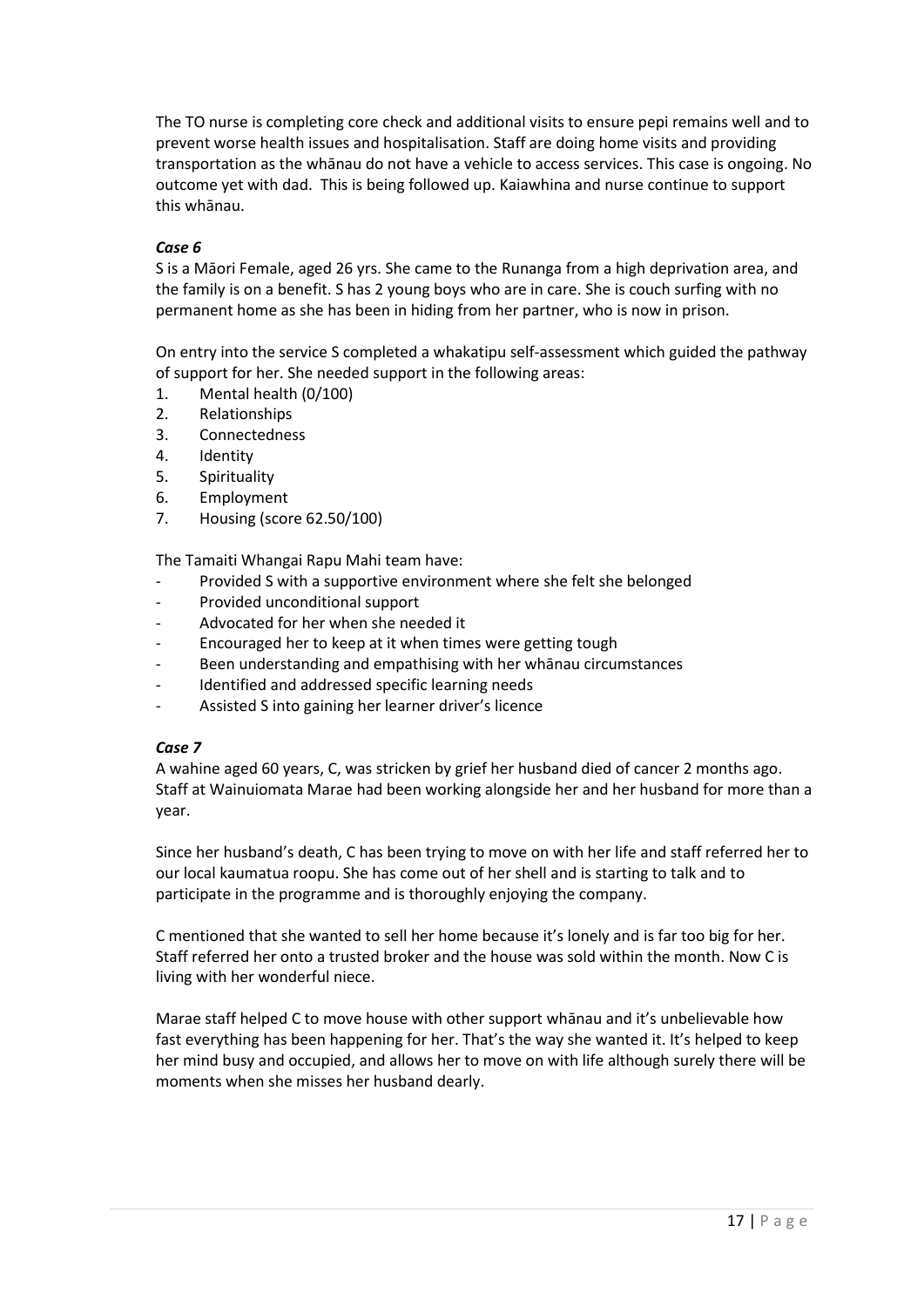# <span id="page-18-0"></span>2.0 Breast Feeding Support Service

This section of the report summarises the work of the Breast-Feeding Support Service (BFSS) for the period 1<sup>st</sup> October to 31<sup>st</sup> December 2019.

#### *2.1 Overview*

A total of 349 client interactions have been recorded this quarter, compared to 406 for Q1, 625 for Q4 and 325 for Q 3.



There have been 29 new enrolments and 39 discharges this quarter giving a final enrolment of 38. Of these 21 have an NHI and 17 (45%) don't. This is consistent with the previous quarter. Of the 29 babies discharged in this quarter 92.3% were receiving some breastmilk on discharge.

The 349 client activities recorded this quarter are broken down as follows:

| Activity Type $\stackrel{\ominus}{\circ}$ | Count $\vec{v}$ |
|-------------------------------------------|-----------------|
| Assessment                                | 252             |
| <b>Breastfeeding Education</b>            | 56              |
| Administration                            | 29              |
| Breast Pump Service Management            | 12.             |
| Total                                     |                 |

## *2.2 Staffing*

Milly Carter is the Lactation Consultant (LC) leading this service and in 2018 she began to regularly subcontract to other lactation consultants, Maria Hakaraia and Heather Cotter, a Breastfeeding Education Specialist.

In recognition of the workload in this area, the Runanga is looking to recruit another Lactation Consultant and a cadet to reduce the administrative load on the Lactation Consultant and to ensure succession.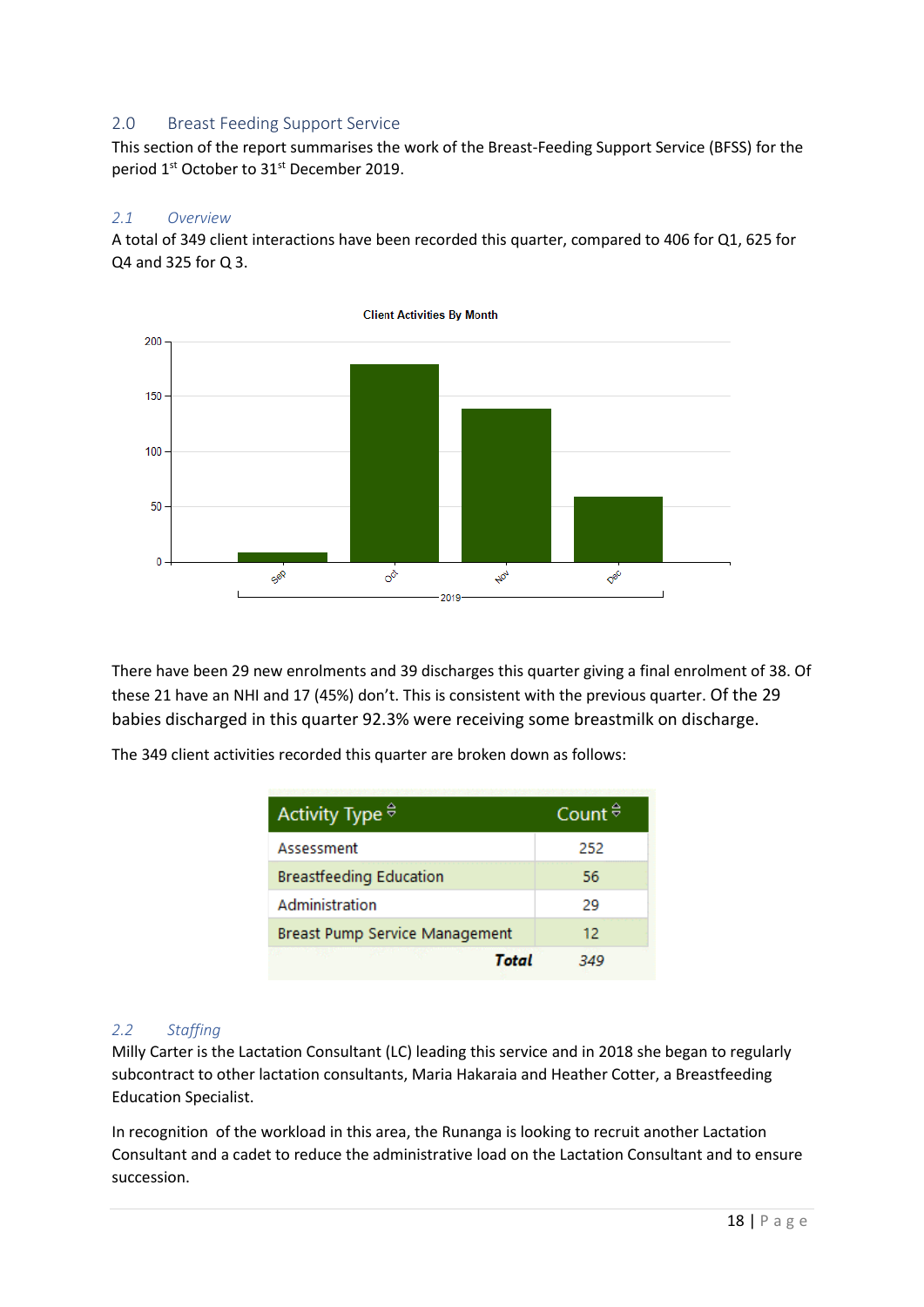#### *2.3 Service delivery*



Twenty-nine babies were discharged in this quarter, and 92.3% of these were receiving some breastmilk on discharge. Approximately 49% of clients being discharged from the service this quarter had been with the service less than 3 months and 50% had more than 10 interactions with the service.



**Completed Activities at Discharge** 

In addition to supporting mothers and their babies, Heather Cotter has undertaken a number of education sessions this quarter including group and one on one sessions with Marae and Runanga staff.

There have been 9 satisfaction surveys completed with all 9 respondents stating the service is performing well.

# *2.4 Networks and linkages*

The Breastfeeding service works with:

- Tamariki Ora/Welchild
- Runanga Whānau Ora services
- Hutt Valley Breastfeeding Network
- HVDHB Maternity Services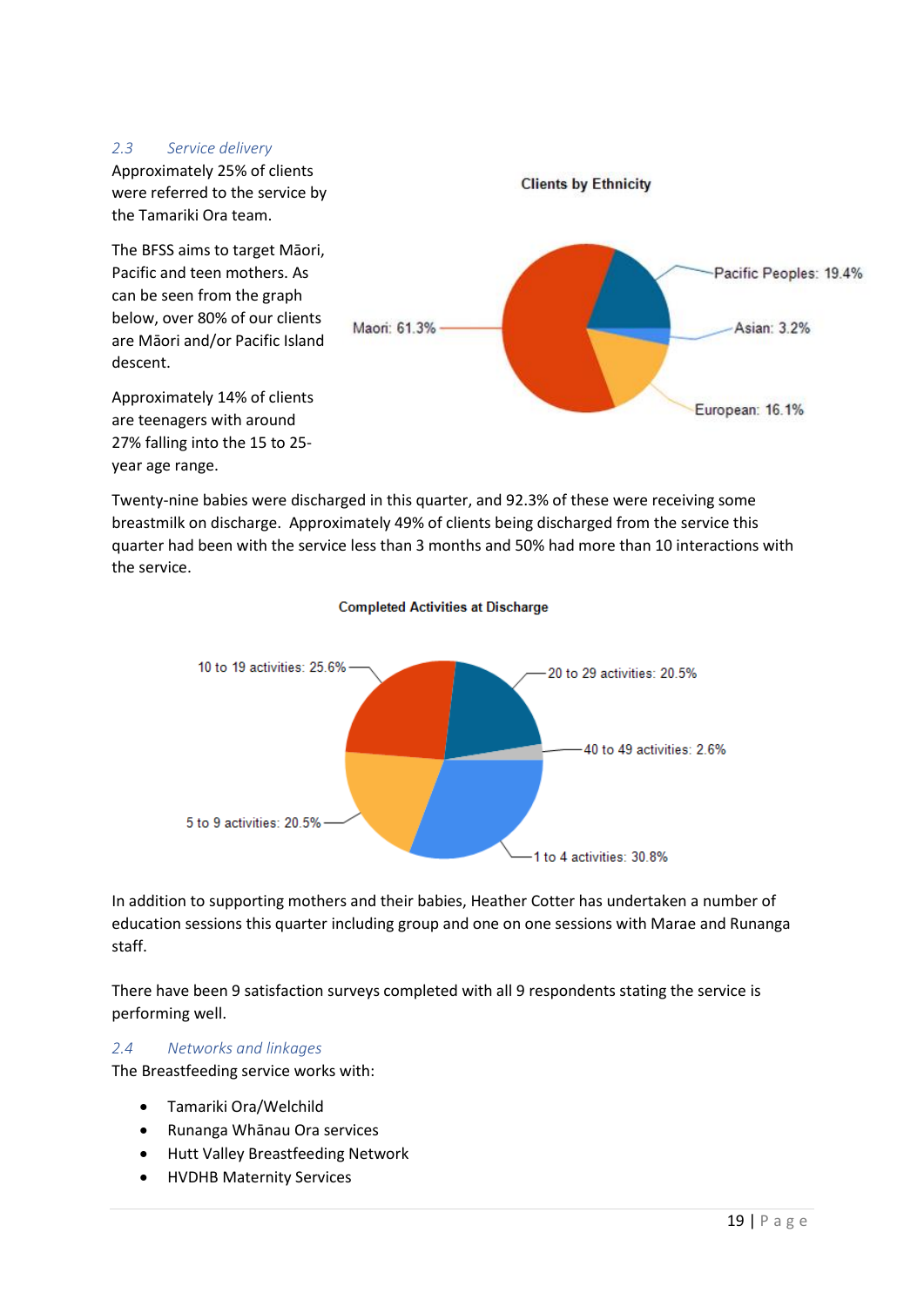- Oranga Tamariki
- Family Planning

# *2.5 Breastfeeding Support Service Highlights*

The BFSS is in its sixth year of operation and it is a highlight to reflect on following highlights:

- The relationship the LC has with the mums and their whānau enables referrals to happen early in the postnatal period.
- The relationship between the LC and Runanga whānau ora service which helps the whānau get additional social and health support when needed.
- The LCs working relationship and collaboration with other LCs and midwives means that problems can be addressed in a timely fashion e.g a baby's tongue tie and a mother's mental health
- The Breast Pump loan scheme that the service manages is vital to support mums and keep the babies getting breastmilk at a time when baby is not latching properly and milk supply is low.
- Seeing mums attain their breastfeeding goals whether it be tandem feeding, continuing to breastfeed despite initial challenges or reducing their formula use.
- Holding a meeting with Special Care Baby Unit (SCBU) Management and Paediatrician to discuss the difficulties the LC has faced with providing breastfeeding support to mums in the unit. A positive discussion evolved about the difficulties and how the staff could better support breastfeeding, whānau and the LCs relationship with the unit.

## *2.6 Breastfeeding Support Service Challenges:*

The following challenges to service provision have been noted during this quarter:

- Often it is social and community factors that interfere with the mother's ability to breastfeed rather than the physical aspects and the Whangai Pepe service is able to link with Whānau ora providers in the community to help address these issues.
- Whānau continue to miss out on timely referral for breastfeeding support. As a result, the baby is often already on formula when they see the Lactation Consultant and it is harder for the mother to improve milk supply and latching. Ongoing networking with Midwives and SCBU staff is planned to improve this issue.
- Health professionals with poor breastfeeding knowledge and assessment skills continue to be a challenge, despite the LC providing these professionals with education previously.
- Lack of ongoing, sustainable tongue tie assessment and treatment service at HVDHB has meant that the clients the LC saw in this quarter have had to go out of the area to get free treatment or pay for private treatment.
- Finding a replacement for the LC who is seeking to retire.

# *2.7 Whānau Journeys*

## **Journey one:**

W is a teen mum who the LC had previously supported, and who continues to breastfeed her 2-year-old. She texted the LC to see if she could help her brother's girlfriend (17-year-old) as she was struggling with breastfeeding her four day old baby.

When the LC first visited this new mum, the baby was in the process of being taken to hospital for admission as he had lost too much weight, was very jaundiced and low in blood sugar. The LC was able to help the mum express some milk to give it to baby straight away and correct his low blood sugar. The LC diagnosed a restricted tongue tie as a cause for the poor feeding and loaned the mum a breast pump so that she could express and feed baby the extra milk as well as boost her milk supply.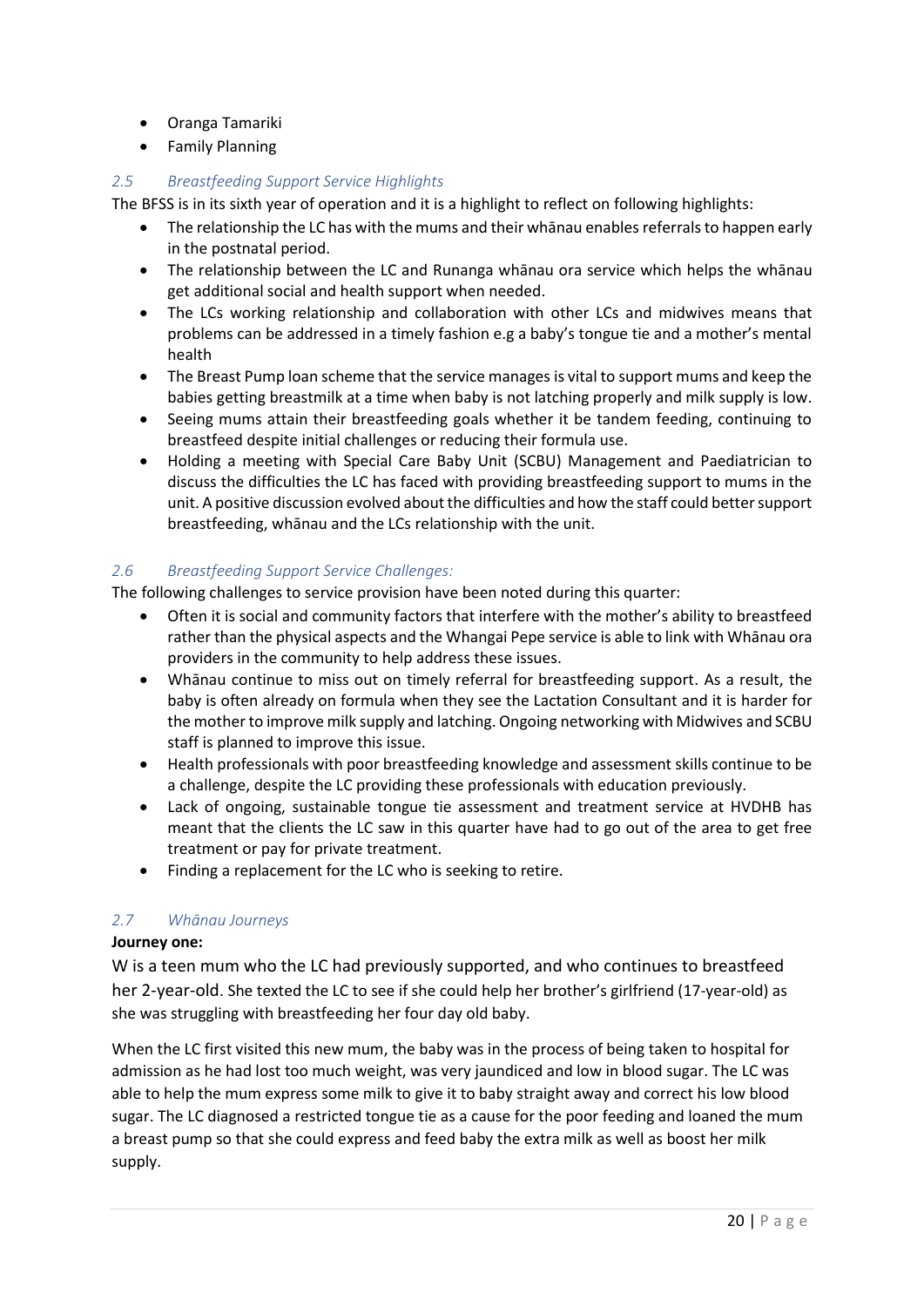Three days later when the baby was discharged from hospital the LC arranged for the baby to have a tongue tie release procedure (frenotomy) as he was still having difficulty breastfeeding optimally.

Five days after the frenotomy, baby was latching and breastfeeding much better. He continued to gain weight and the jaundice settled. The LC spent a bit more time with the mum to improve the latching technique and reinforce normal new-born behaviour. A day later the mum was able to stop extra milk top ups and fully breastfeed. Baby was mostly settled and both mum and baby were doing well.

The mum, her boyfriend and new baby attended the Kaupapa Māori Antenatal Education Breastfeeding class to learn more about new-born care and breastfeeding. One month later the mum returned the breast pump, was still fully breastfeeding and doing really well.

Over a period of six weeks the LC had these contacts with this whānau:

- Four home visits
- Two phone calls
- Four text conversations
- Two emails
- Two conversations with Health Professionals

Baby was exclusively breastfed at first contact and fully breastfeed at discharge.

#### **Journey two:**

T, a mum the LC had previously supported with her  $2^{nd}$  child, asked her midwife to refer her to the LC to help with breastfeeding her three day old baby. This mum struggled to latch baby due to inverted nipples.

The mum lived in an overcrowded house with her partner and three children as well as two other families. The mum was feeling extremely tired and very flat in mood. The LC was able to help with the latching difficulties, loan a breast pump to boost her milk supply and listen and support her with her stress situation and mental health issues. The LC referred her to her Midwife for assessment of her mental health and to Te Runanga o te Atiawa whānau ora for wahakura and safe sleep education.

Over a two month period the LC has had these contacts with this whānau:

- Four home visits
- Ten text conversations
- Five phone calls
- One referral to whānau ora
- Two conversations with Midwife

Baby was partially breastfed on admission to the service and continues to be partially breastfed as he receives two bottles of formula a day. The baby is getting much more breastmilk and less formula than when he was initially seen, and T is very happy that she can now comfortably breastfeed and breastfeed most of baby's feeds.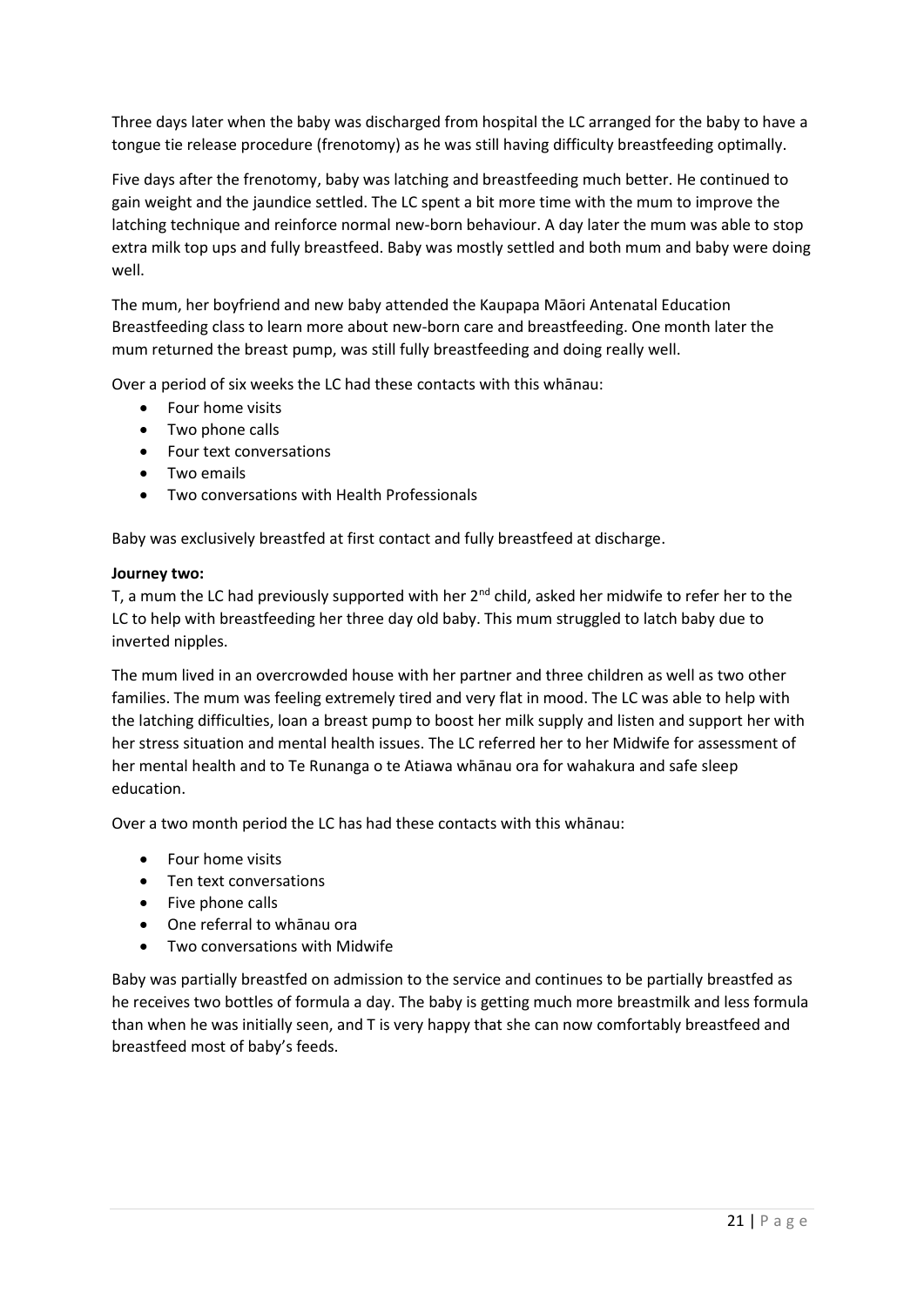# <span id="page-22-0"></span>3.0 Tamaiti Whangai Rangatahi Service

This section of the report summarises the activities of the Tamaiti Whangai service provided by Te Runanganui o Te Atiawa in collaboration with the Wellington Institute of Technology (WelTec) for the period 1 October to 31<sup>st</sup> December 2019.

## *3.2 Staffing*

The service is based at Te Whare Awhina at the WelTec Petone campus and Errol Weston is the Tamaiti Whangai Advocate/Mentor tasked by the Runanga to deliver the services. Errol is supported by other Runanga staff as needed.

## *3.3 Service Delivery*

Fifty-eight (58) tauira (students) were supported by Tamaiti Whangai wellbeing support services during 2019. There were mainly tauira enrolled in the Māori and Pasifika Trades Training (MPTT) programmes offered by WelTec.

#### *3.4 Networks and linkages*

The Tamaiti Whangai Mentor works with a wide range of networks and agencies to assist Tauira achieve their goals. These include with:

- Waiwhetu Medical Centre
- Counsellors
- Tertiary education organisations (TEOs) particularly WelTec
- Police and Te Pae Oranga
- Employers e.g. Downer

#### *3.5 Highlights*

The main highlights of 2019 students has been working with Tauira to identify and address their needs for and those of their whānau. Referral processes to enable these rangatahi to work with the health and social services delivered by the Runanga have been clarified to ensure a cohesive and collaborative working relationship.

#### *3.6 Challenges*

Challenges faced this quarter have included:

- Maintaining relationships with the students through out their study and supporting them to address their needs. These include needing support to address:
	- o Financial needs
	- o Isolation from whānau
	- o Mental health issues
	- o Alcohol and/or drug issues
	- o Housing needs
	- o Transport assistance

#### *3.7 Tauira Journeys*

#### *Case one:*

A is a returning student who is wanting to enrol in a course for next year. She had been using Vibe to sort her issues.

The Tamaiti Whangai team provided mentoring, guidance, programme and career counselling. It is unclear whether A has re-enrolled but on-going support is available.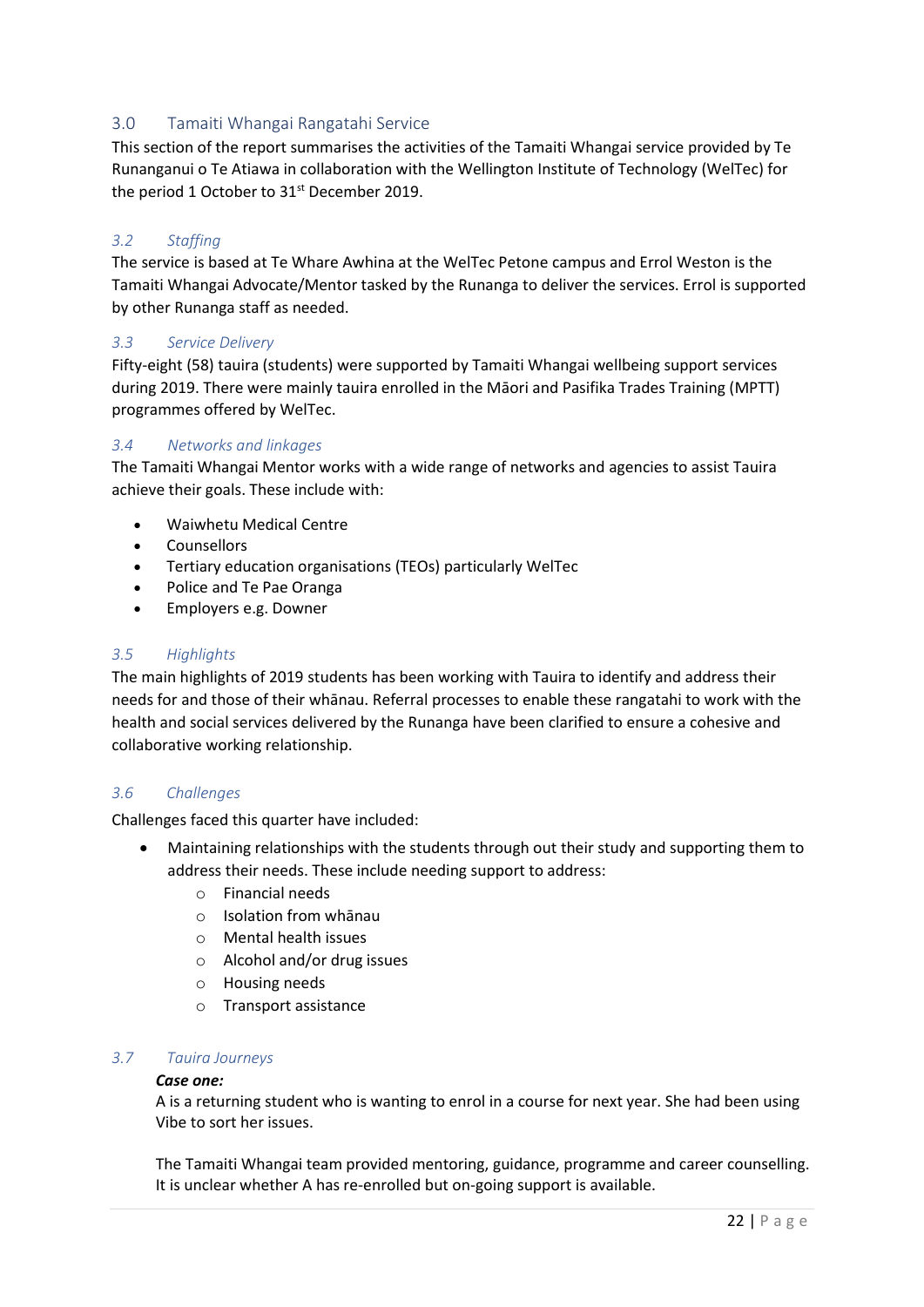#### *Case two:*

C is a continuing student with a number of complex health and social issues including struggling with mental health and having difficulty finding a place to live. As a result of these issues she had failed to complete her course but in the second semester was seeking to return to complete it.

The Tamaiti Whangai team provided mentoring, guidance and support for C. They referred her, with a supported hand over, to both Vibe and Vitae to help her to address her health and social issues. She was also supported to engage with WINZ and the team provided advocacy and support to assist her have her needs met.

Unfortunately, C left her course as she was unable to balance the pressures of study with the struggles at home. The support available through Vibe and Vitae continues to be available.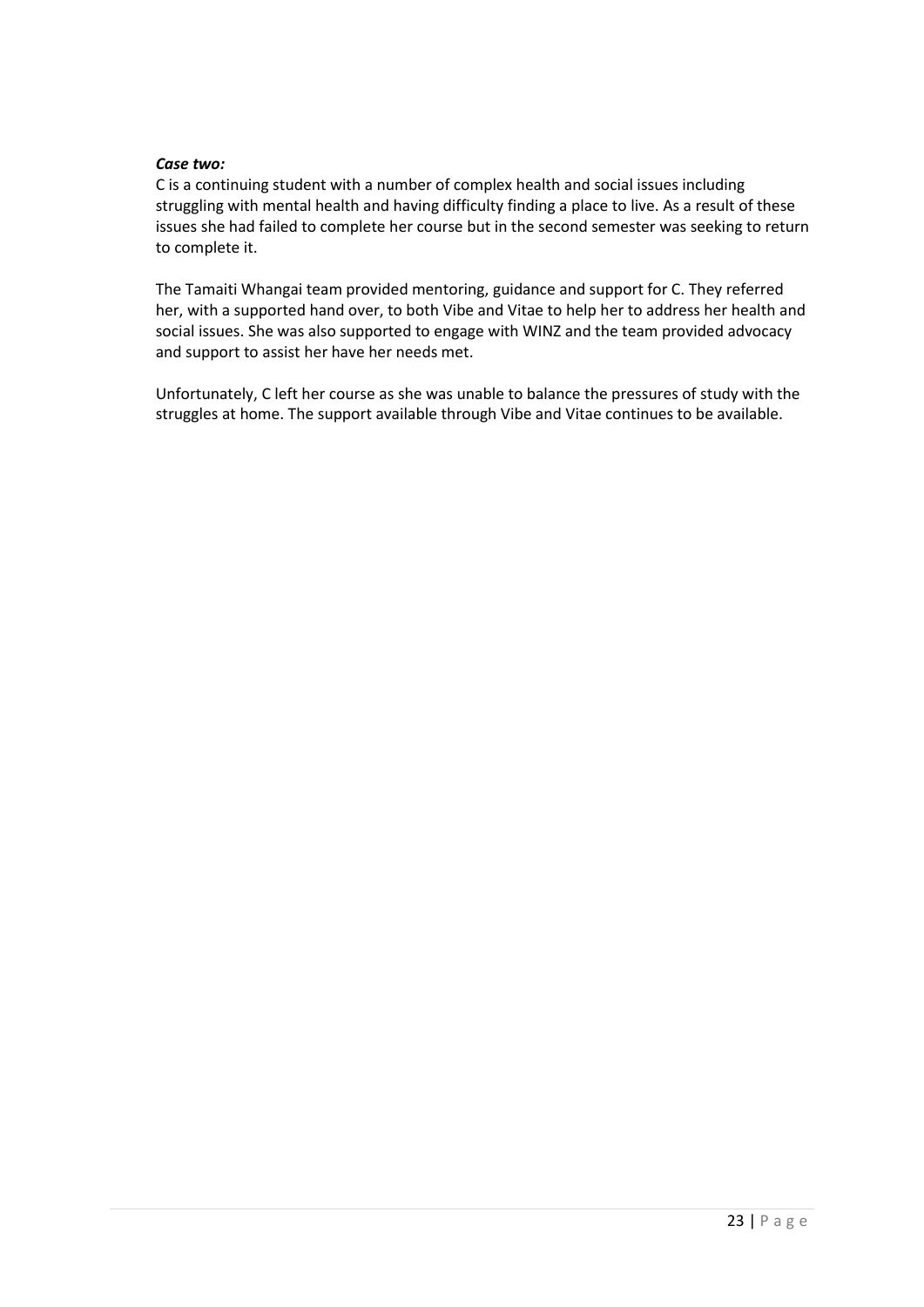# <span id="page-24-0"></span>4.0 Health Promotion Service

This section of the report summarises the health promotion activities of te Runanganui o Te Atiawa, including cervical screening, as required under its agreement with the Hutt Valley District Health Board. It covers the period 1 October to 31<sup>st</sup> December 2019.

#### *4.1 Staffing*

| Location | FTE | <b>Staff Name</b> | Qualifications               | Training/    | Comment         |
|----------|-----|-------------------|------------------------------|--------------|-----------------|
|          |     |                   |                              | development  |                 |
| Waiwhetu | 1.0 | Miri Luke         | National Certificate in      | Coordinating | This role       |
|          |     |                   | <b>Healthcare Assistance</b> | kaiarahi hui | works closely   |
|          |     |                   | L4                           | Emergency    | with the        |
|          |     |                   |                              | preparedness | Kaiarahi across |
|          |     |                   |                              | training     | the marae       |
|          |     |                   |                              |              | network         |

#### *4.2 Service delivery*

At all points in which clients interact with the services provided through te Runanganui o Te Atiawa and the Marae network, opportunities to assess and promote healthy lifestyles are used. These services are part of the holistic approach where kaimahi/kaiarahi work with clients to set plans and goals for their health and wellbeing needs.

Health promotions offered this quarter have included:

- Waiwhetu Marae:
	- o Whānau living with cancer hui (October) aim to improve service access for Māori patients
	- o Hui on asthma maintenance and prevention (Waiwhetu Marae 23 attended including 9 tamariki. Session included best practice in use and maintenance of medihalers
	- o Rongoa/Mirimiri clinics every Tuesday.
	- o Hapu Ora every Thursday.
	- o Wahine Ora sessions
	- o Hapu ora
- Orongomai Marae
	- o Cervical screening. Two evening sessions were held this quarter at Orongomai Marae screening 14 wahine.
	- o Promotion of Advanced Care Planning
	- o Antenatal clinics held at Orongomai Marae
	- o Podiatry clinics held at Orongomai Marae
	- o Whaia Ara Tika Ara Hauoro clinics held fortnightly
- Wainuiomata Marae
	- o Health Homes Healthy Whānau
	- o Free eye clinic

#### *4.3 Networks and Linkages*

In addition to working with Atiawa Toa to promote healthy lifestyles, Kaimahi have continued to work to support a large number of agencies in promoting health. These include:

• HVDHB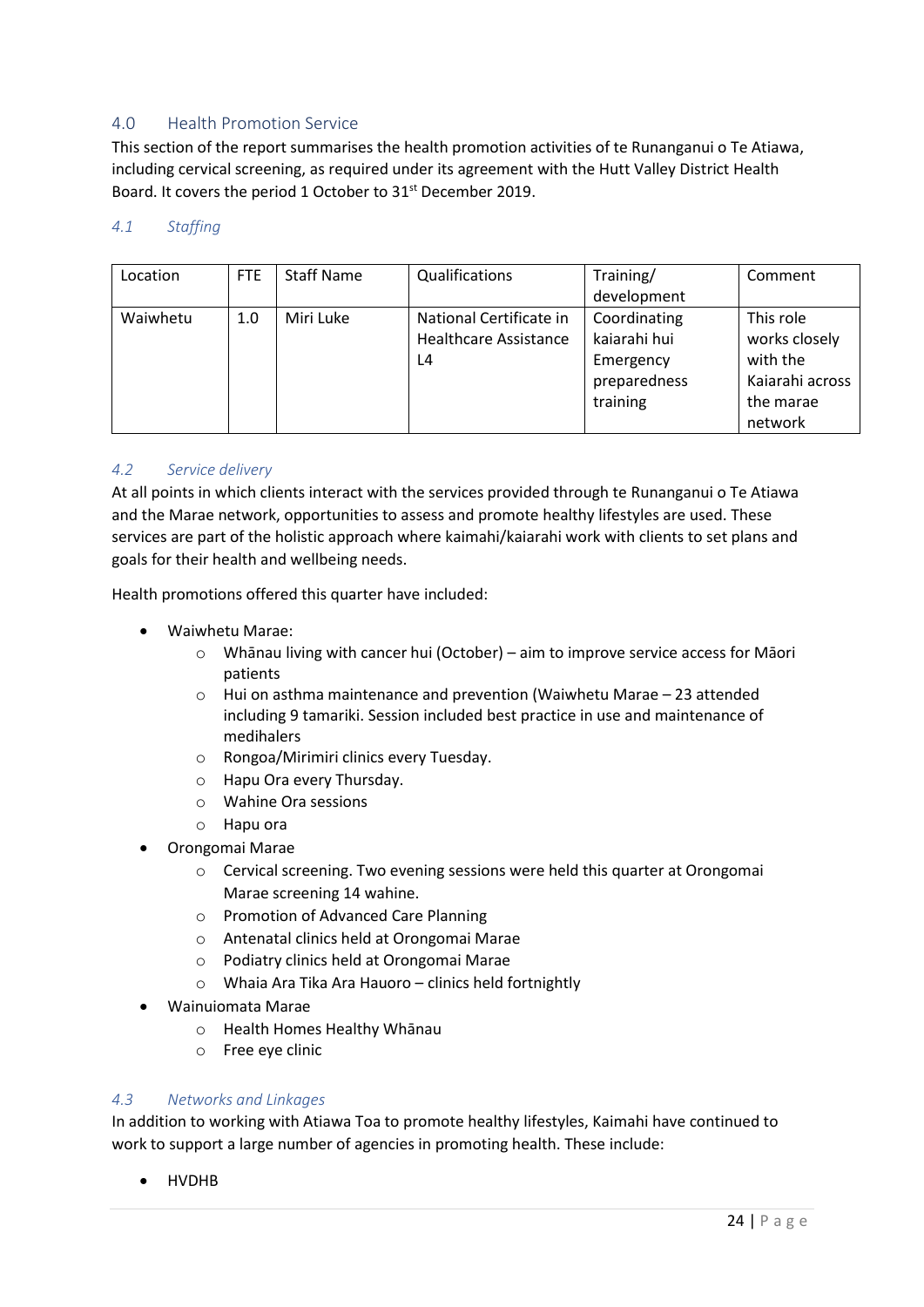- Awakairangi PHO
- GP practices
- Vibe Hutt Valley Youth Health Service
- Breast Screening Aotearoa
- Cervical Screening Aotearoa
- Plunket
- Drug and Alcohol counselling services including Salvation Army
- Prostate Cancer Foundation of NZ
- Ora Tika Rongoa

## *4.4 Highlights*

The following health promotion activities are highlighted for the fourth quarter:

• Planning and preparation for Te Ra o Raukawa 2020

#### *4.5 Challenges*

Challenges kaimahi face in further developing the health promotion service include:

- The availability of authoritative information that enables people to navigate the conflicting messages they receive through product advertising, the internet and health providers.
- The lack of coordination between different agencies.
- Embedding comprehensive education and the distribution of quality information about the services available which is vital to help whānau make informed decisions. Atiawa Toa Radio, kanohi-ki-te-kanohi (face-to-face) consultation, the delivery of programmes, using information leaflets, organising group and individual discussions and facilitating whānau hui are all part of the mix and ensuring these are used effectively and efficiently remains a challenge.

## <span id="page-25-0"></span>5.0 Conclusion

Te Runanganui o Te Atiawa continues to develop its model of integrated services delivery using the Marae as hubs to support social cohesion and community engagement. It also continues to build its capacity and capability to deliver and report on the services that support its community wellbeing. The value of having specialist health and social workers in Kaiarataki roles is producing valued outcomes as this service grows and develops.

Building staff capacity and capability to work in integrated delivery, using case management models, underpinned by matāuranga Māori continues to be a key focus of the mahi.

Having said that, it is pleasing to note that while enhanced systems and processes continue to be rolled out, service delivery continues to meet targets set. Improvements in outcomes reporting and the use of Ara Whanui to collate and report on activities and outcomes in a consistent and transparent way will see services continue to evolve.

Ensuring strategic alignment of Runanga structure with its strategic intent enables the Runanga to overtly embed matāuranga Māori and Atiawatanga in it practice and reflects the growing confidence in the Runanga being able to express its mahi from a Māori worldview.

We acknowledge the commitment of staff to the mahi and the committees we serve and celebrate with them our success.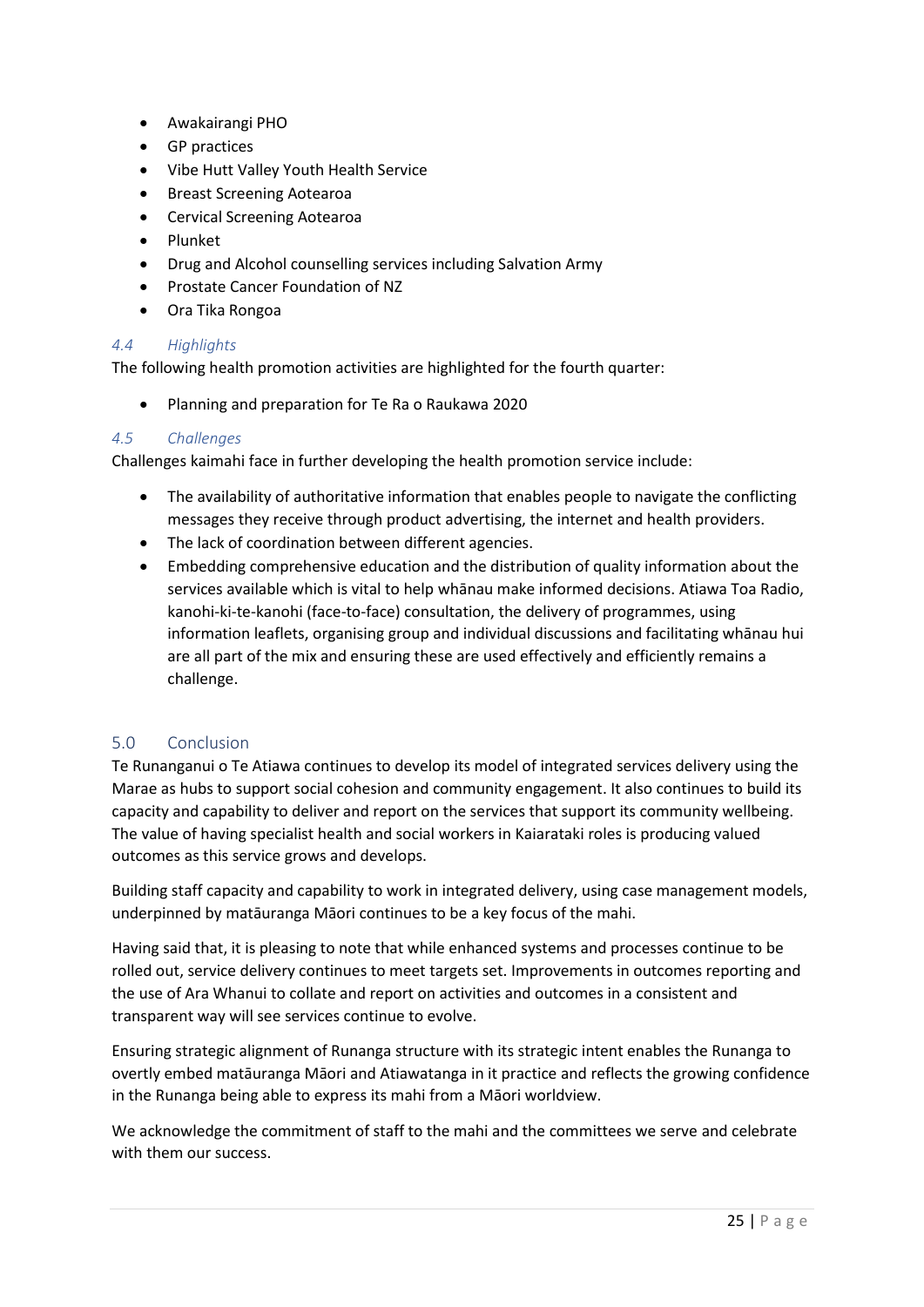# Appendix 1: Service Delivery Summary for Whānau Ora Health Services

# **Exisiting Enrolments as at 1/10/2019 151**

**New Enrolments 32**

| <b>Referral Source</b>       |               |  |  |  |
|------------------------------|---------------|--|--|--|
| Self/Family/Friend/Neighbour | 23            |  |  |  |
| Internal - Well Child        | 4             |  |  |  |
| LMC                          | $\mathcal{P}$ |  |  |  |
| Marae                        | $\mathcal{P}$ |  |  |  |
| Internal - Iwi Panel         | 1             |  |  |  |
| <b>Discharges</b>            |               |  |  |  |

<span id="page-26-0"></span>

| <b>Satisfaction Survey Outcomes</b> |          |
|-------------------------------------|----------|
| Excellent (5)                       | 6        |
| Performing Well (4)                 |          |
| Satisfactory (3)                    |          |
| Needs Improvement (2)               | $\Omega$ |
| Tota                                |          |

#### **Final Enrolments as at 31/12/2019 149**

| With NHI 108   |  |
|----------------|--|
| Missing NHI 41 |  |

| <b>Activity Type</b>         | Count         |
|------------------------------|---------------|
| Administration               | 146           |
| <b>Plan/Goal Review</b>      | 78            |
| Advocacy                     | 59            |
| <b>Transport Provision</b>   | 47            |
| Service Navigation           | 36            |
| Assessment                   | 5             |
| Discharge Planning           | 4             |
| <b>GP Visit Support</b>      | 4             |
| <b>Health Promotion</b>      | 4             |
| Programme Attendance Support | $\mathcal{P}$ |
| Total                        | 385           |

| Assessment Type      |       | Count |
|----------------------|-------|-------|
| Whakatupu Assessment |       | 21    |
|                      | Total | 21    |

| <b>External Referral Type</b> |       | Count |
|-------------------------------|-------|-------|
| Community Agency/Service      |       |       |
|                               | Total |       |

| Plan Type              | Plans         | Goals          |
|------------------------|---------------|----------------|
| Health Plan            | 24            | 48             |
| <b>Housing Plan</b>    | 15            | 18             |
| Connectedness Plan     | 9             | 14             |
| Healthy Lifestyle Plan | 5             | $\overline{7}$ |
| Relationships Plan     | 4             | 4              |
| <b>Employment Plan</b> | 3             | 3              |
| Spirituality Plan      | $\mathcal{P}$ | $\mathfrak{p}$ |
| <b>Education Plan</b>  | 1             | $\Omega$       |
| Total                  | 63            | 96             |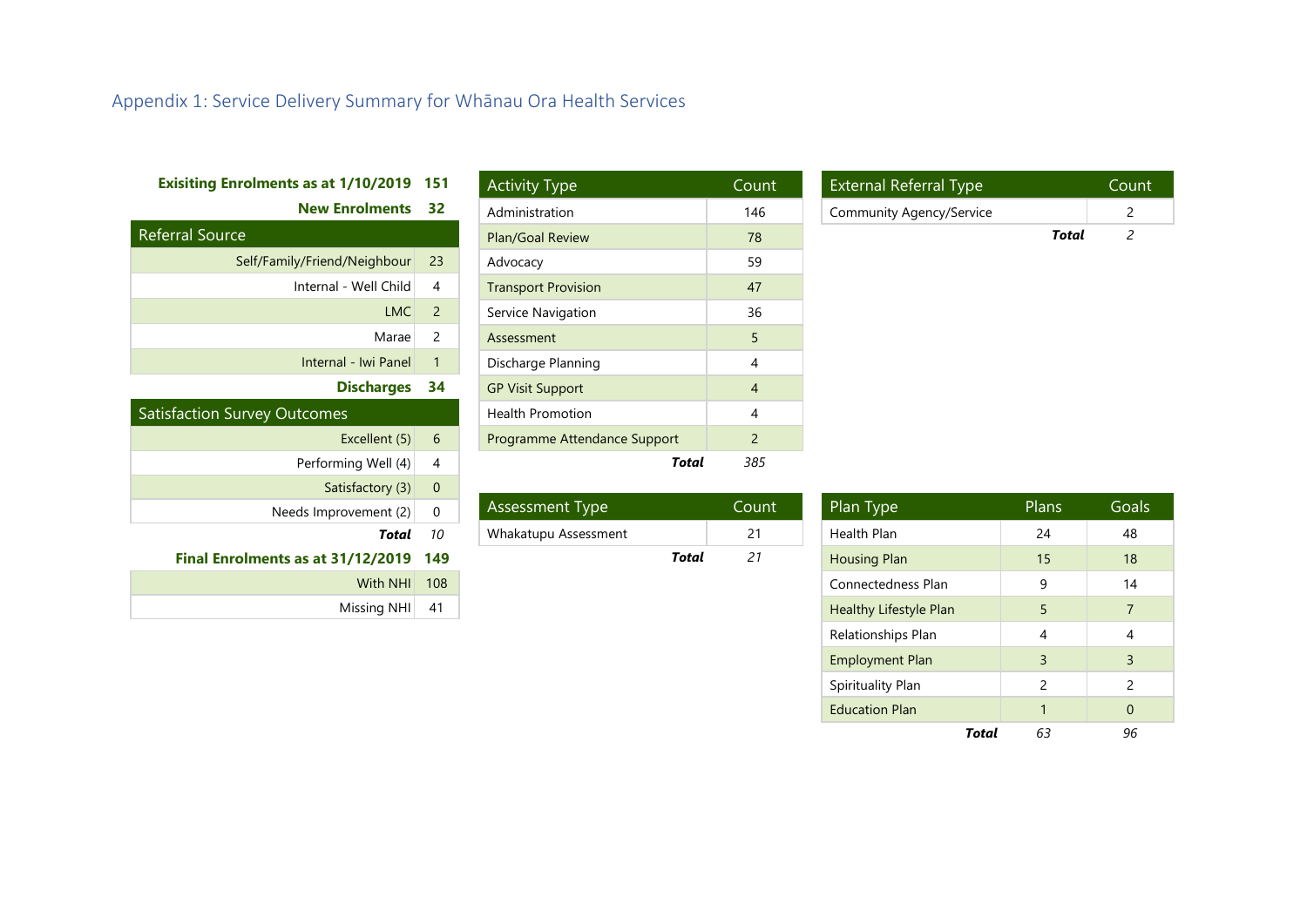# Appendix 2: Activity Report for Breastfeeding Service

# **Exisiting Enrolments as at 1/10/2019 48**

**New Enrolments 29**

| <b>Referral Source</b>          |                |
|---------------------------------|----------------|
| Internal - Well Child           | 7              |
| LMC                             | 5              |
| Self/Family/Friend/Neighbour    | 5              |
| Lactation Consultant            | $\overline{4}$ |
| <b>Hospital Midwife</b>         | $\overline{2}$ |
| <b>TPU</b>                      | 2              |
| <b>Community Agency/Service</b> | $\mathbf{1}$   |
| Other                           | 1              |
| <b>PH WCP</b>                   | 1              |
| <b>Community Based Services</b> | 1              |
|                                 |                |

# **Discharges 39**

<span id="page-27-0"></span>

| <b>Satisfaction Survey Outcomes</b> |    |  |
|-------------------------------------|----|--|
| Performing Well (4)                 | 9  |  |
| Total                               | 9  |  |
| Final Enrolments as at 31/12/2019   | 38 |  |
| <b>With NHI</b>                     | 21 |  |
| Missing NHI                         |    |  |

| <b>Activity Type</b>                  | Count |
|---------------------------------------|-------|
| Assessment                            | 252   |
| <b>Breastfeeding Education</b>        | 56    |
| Administration                        | 29    |
| <b>Breast Pump Service Management</b> | 12    |
| Total                                 | 349   |

| <b>External Referral Type</b>      | Count |
|------------------------------------|-------|
| <b>TT-CCDHB Midwives</b>           |       |
| Internal - Marae-based Services    |       |
| TT-Oral Surgeon Private            |       |
| TT-Palmerston North GP TT services |       |
| Total                              |       |

| Assessment Type | Count' | Plan Type | Plans | Goals <sup>1</sup> |
|-----------------|--------|-----------|-------|--------------------|
|                 | Total  |           | Total |                    |